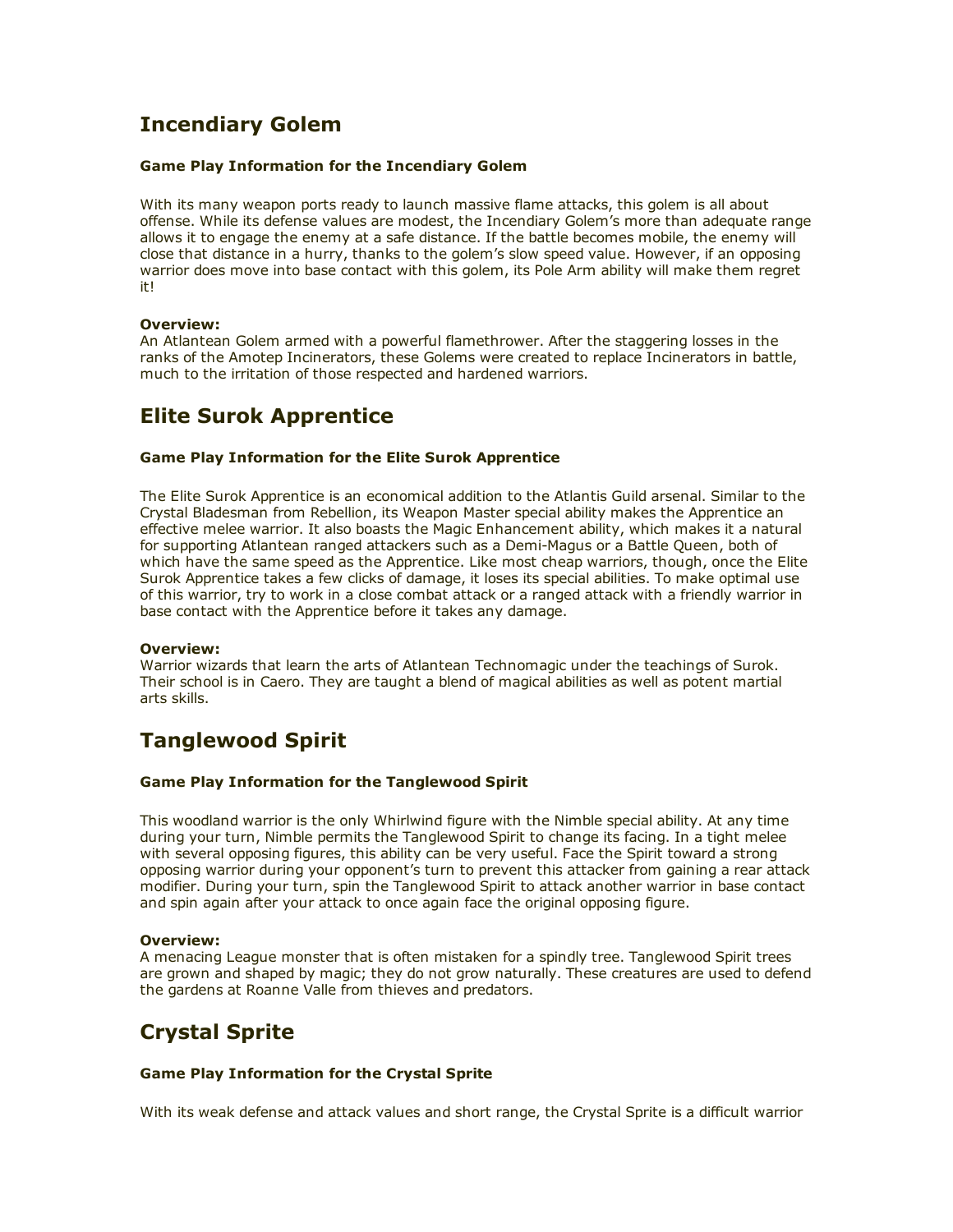to use effectively. Its Magic Freeze ability, which adds action tokens to any opposing figures, gives the Sprite amazing potential, but keeping it alive long enough to deliver its freezing touch will be challenging! One option is to keep it in contact with a warrior with Defend and a high defense value. Otherwise, consider positioning the Crystal Sprite on the perimeter of a battle, and wait for an opportunity to attack a weakened opponent.

#### Overview:

A tiny, fluttering Faerie with the ability to freeze warriors in place with a single spell. Can manifest for an hour or two in human size.

# Zombie Hound

#### Game Play Information for the Zombie Hound

The Zombie Hound has the distinction of being the first warrior with Charge that can be brought back into the game at full strength with Necromancy. This provides the player deploying them with an almost endless supply of fast attackers (provided the figure with Necromancy remains in the game!). Much like Skeletons, the Hounds are best in their first slot, becoming rapidly weaker after that point. Even in their first slot, though, you are likely to lose the Hounds to ranged attacks if you leave them exposed to fire. Try keeping them in the wings until the opposing ranged attackers are locked in base contact with your warriors, and then send the Zombie Hounds in for the kill: "Release the Hounds!"

#### Overview:

A war dog raised from the dead by Sect Necromancers. Much like any Zombie, these hounds are unerringly loyal to their Necromantic masters.

## Rancid Bloodsucker

#### Game Play Information for the Rancid Bloodsucker

As a foil to the Feral Bloodsucker from Rebellion, the Rancid Bloodsucker trades courage and stamina for speed and offensive punch. The Whirlwind Bloodsucker has multiple slots of Venom, a new special ability. Venom delivers 1 click of damage to every opposing warrior in the Rancid Bloodsucker's front arc at the beginning of the Bloodsucker's turn. When combined with its 180-degree front arc, that's a maximum of four opposing figures that can be damaged on each turn! While this scenario is unlikely, putting the Bloodsucker into base contact with even two opposing figures will present your enemy with some tough choices.

#### Overview:

A Feral Bloodsucker infected with a bioengineered Sect plague. By spreading plague across a territory that the Sect wants to conquer, the Rancid Bloodsucker can guarantee numerous bodies to animate into Zombies during the war.

# Galeshi Dervish

#### Game Play Information for the Galeshi Dervish

Trying to hit a Galeshi Dervish is like trying to catch a pet hamster: just when you think you've caught it, it darts out of your reach. This elusive Rebel warrior uses Dodge to give it 3 chances in 6 of negating an opponent's successful ranged or close combat attack. When paired with Weapon Master in its first slot, the Dervish is much more likely to land a high-damage attack on an adjacent opposing figure. In a pinch, the Galeshi Dervish can provide ranged fire, but this attack mode ignores its Weapon Master ability. Always attempt to get the Dervish into close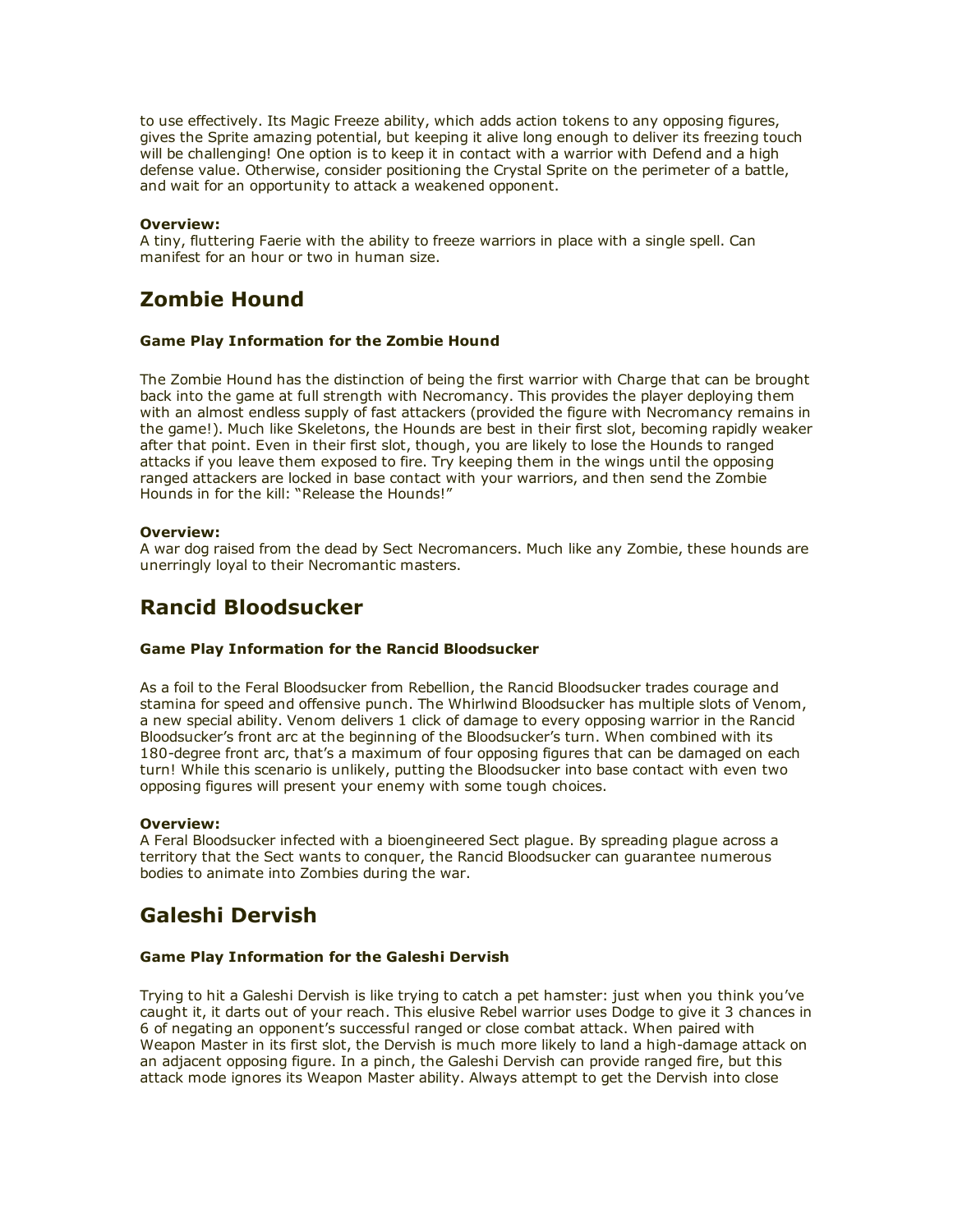combat, where it can deal the most damage to opposing figures.

#### Overview:

A common warrior of the brave Galeshi desert peoples. "Dervish" is a term for a standard Galeshi warrior, marking adulthood and a lifetime of service to the sun god the Galeshi worship. Dervishes can be either male or female.

## Amazon Mancatcher

#### Game Play Information for the Amazon Mancatcher

Another in a series of formidable Amazon warriors, the Mancatcher combines blazing speed and a strong attack value at an inexpensive point cost. Add in the Quickness ability, and it is easy to see why this figure is so well suited for capturing enemy warriors. Because the Mancatcher's Quickness allows it to move without using up one of your actions, it's easy to send this warrior to flank an opposing army while your main force takes its actions as usual. When the time is right, move in on a weakened opponent and push on the next turn to perform a capture attempt. Your foes will never know what hit them.

#### Overview:

An Amazon warrior armed with a man-catching staff. Commonly found hunting for husbands, as having males under one's control is standard practice among the matriarchal Amazon people. An earned right of blooded warriors.

## Standard Bearer

#### Game Play Information for the Standard Bearer

The Standard Bearer is the Knights Immortal's answer to an opponent with a long ranged attack: form up with the Standard Bearer and rush in to meet the opponent face-to-face. A speed of 12, combined with the Force March ability, allows a formation with a Standard Bearer to move into contact with an opposing figure while remaining outside that figure's range. Add a Liege Knight, with its impressive defense value and Defend ability, to the formation, and round it out with some aggressive Temple Blademasters. Then prepare to deliver some damage! Overview:

A High Elven warrior who carries the sacred banners of the Knights Immortal. Some of these banners are millennia old. If a banner is dropped, a battle is lost or the flag touches the ground, it is burned.

## Rivvenguard

#### Game Play Information for the Rivvenguard

This cheap, effective warrior is sure to see plenty of play. With its Magic Retaliation and Weapon Master abilities, the Rivvenguard puts its opponent in a no-win situation. Why? Try moving the Rivvenguard into base contact with an opposing warrior. With the threat of Weapon Master attack by the Rivvenguard on its next turn, your opponent would normally attack immediately. But because of the Magic Retaliation ability, any attacker that damages the Rivvenguard will take a click of damage itself. Expect to see many opponents avoid this Knights Immortal figure altogether. Keep in mind that even though its damage value is 0, the Rivvenguard may still make an attack. Just make sure you don't announce that the Weapon Master ability is "off," or it will deal no damage.

#### Overview:

A High Elven warrior who acts as bodyguard and agent for members of the High Elven Council.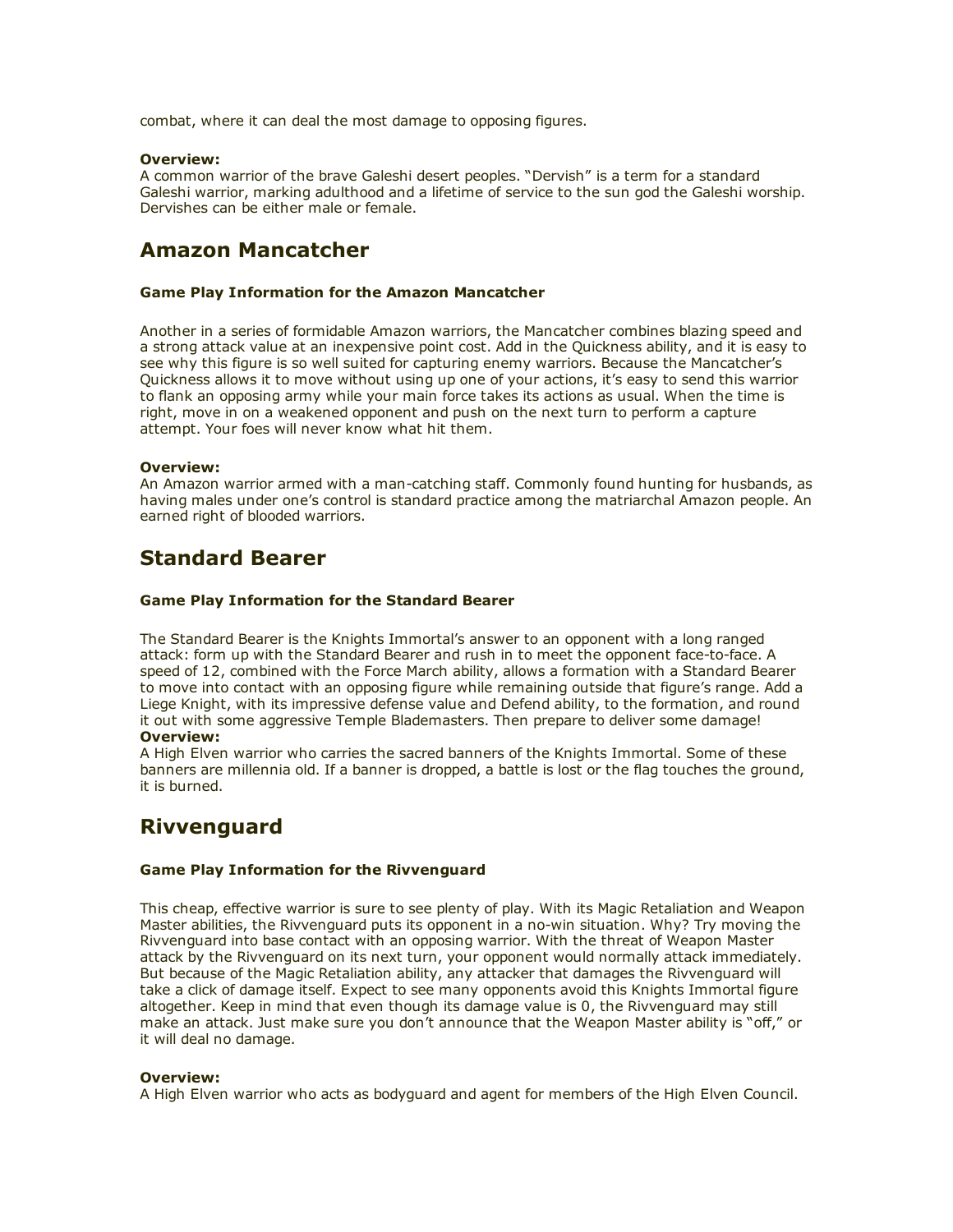They often masquerade as Forest Elves in order to avoid detection while in the lowlands.

### Berserker

#### Game Play Information for the Berserker

The Berserker is a solid combination of attack, defense and mobility. While not as fast as a mounted figure with Charge, the Berserker is equipped with Battle Armor to stave off ranged attacks until it can close with the enemy. Once in base contact with its target, it delivers a hefty 3 clicks of damage and has no fear of being captured until its last rank. Use the Berserker aggressively in close combat attacks or its true potential will be wasted.

#### Overview:

An vengeful, vindictive Orc warrior that is easily angered. Those Orcs born with an ill temper are believed to be destined for Berserking. Berserkers are praised for picking on the weak and are considered to one day be worthy enough to fight to become khan—or even kzar!

## Launcher

#### Game Play Information for the Launcher

Is there finally an Orc Raider with a decent ranged attack? You be the judge. The Launcher hits the battlefield with gusto. Its 10- to 12-inch range is unprecedented for an Orc warrior, and its high damage output puts it on a par with the much costlier Troll Artillerist. Additionally, the Launcher has the new Pierce special ability, allowing it to negate the effects of Battle Armor, Toughness and even the coveted Invulnerability. Back up a formation of Launchers with a few Shaman with Magic Enhancement, and watch your opponents dive for cover.

#### Overview:

Equipped with crude cannons made from hollow ironwood logs stuffed with black powder and anything else that will fill the barrel, these warriors are as likely to die due to a catastrophic misfire as they are to hit anything. Still, the pay is decent and the explosions are grand enough to make even hardened veteran raiders squeal with glee.

## Krugg Thug

#### Game Play Information for the Krugg Thug

Like the bullies they are, Krugg Thugs are best used to attack weaker figures or injured warriors. Although it is faster and better-defended than either Rebellion's Troll Brawler or Lancer's Tribal Brute, the Thug's nominal attack values put it at a distinct disadvantage against opposing warriors of a similar point cost. Better to pick on something smaller when possible. The 2 initial slots of Toughness the Thug has are valuable in reducing or possibly even negating the damage of an attack from a weak opposing figure.

#### Overview:

A Krugg Ogre warrior with a taste for boiled meat. Krugg hate burnt meat; boiled is far superior, and easier to eat and chew. (And more fun to cook when it's alive.)

## Krugg Heaver

#### Game Play Information for the Krugg Heaver

Warriors with a ranged attack are a welcome addition to any faction, and Mage Spawn is no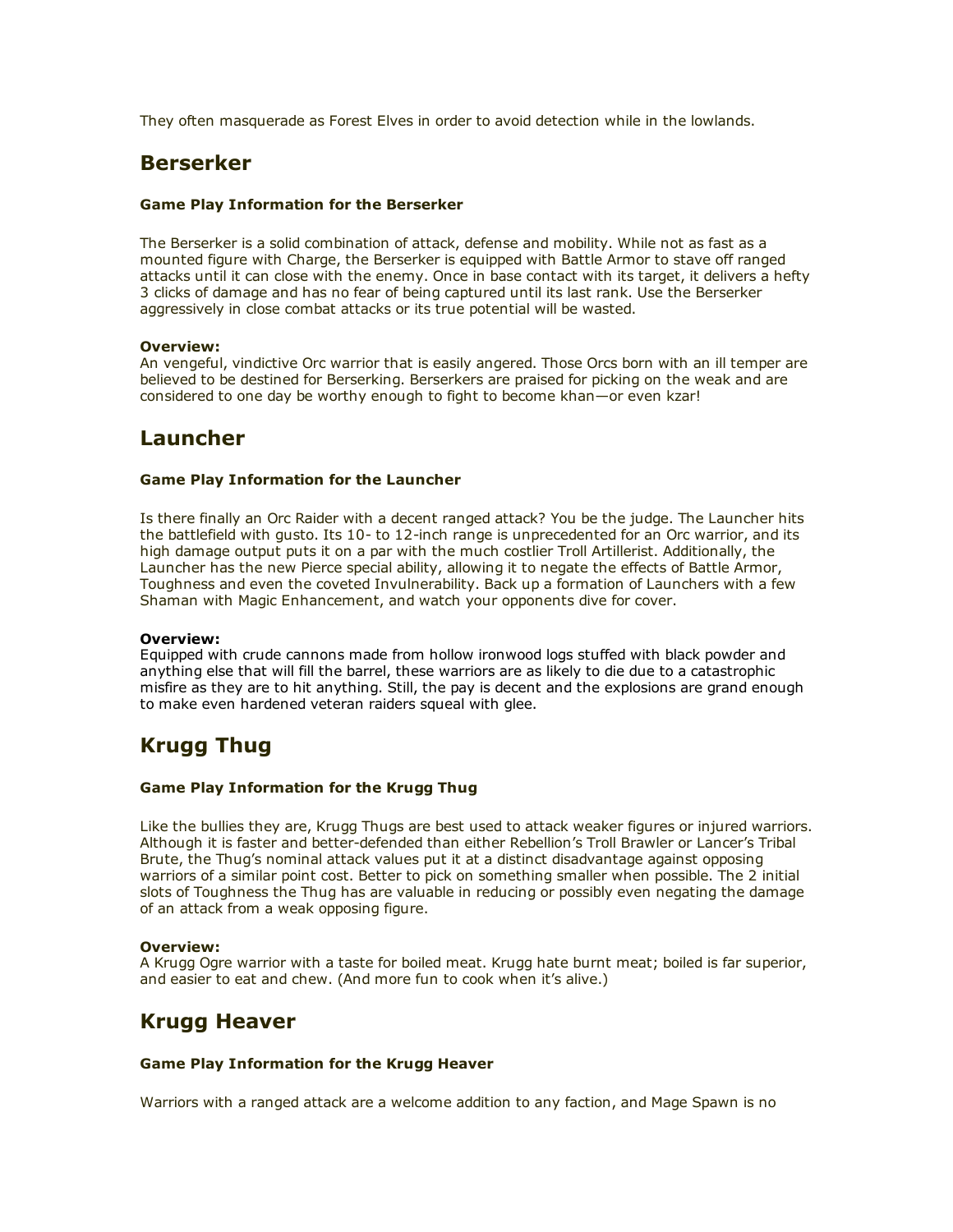exception. The Krugg Heaver is a beefy warrior with initial Toughness to shrug off any weaker opponent's attacks. Don't let this figure's size or the depth of its combat dial fool you, though. While it maintains a steady 2 damage throughout its non-demoralized ranks, the Heaver's attack and defense values are never outstanding and quickly become ineffective. It is best to use this Krugg carefully if you feel a prolonged fight is inevitable. On the other hand, if you need to sacrifice a big, cheap figure to delay an opponent, the Heaver is at your disposal.

#### Overview:

A Krugg Ogre warrior that throws boulders at its enemies. These Krugg are one of the key reasons the Krugg mountain territories are rarely invaded by outsiders. Another name for them is "avalanchers."

### Heart Seeker

#### Game Play Information for the Heart Seeker

As the cheapest Shyft, the Heart Seeker is sure to see a lot of action as an escort to formations of Mage Spawn. Have you been longing for a formation of Skeletons? The Heart Seeker's decent speed value can make that dream come true. Even on its own, the Seeker is a threat. Its good attack value makes it useful for weakening the many figures that lose a strong special ability, like Weapon Master, after their first slot. When attacking the Seeker, those same figures will take 1 click of damage from Magic Retaliation--again losing their initial special abilities.

#### Overview:

A Shyft warrior that uses a blow pipe to fire poisoned darts at its enemies. The blow pipe is made from the wingbones of Flying Horses. The darts are poisoned by the Shyft's own saliva.

### Bond Maker

#### Game Play Information for the Bond Maker

To make best use of the Bond Maker, you must include it in formations of other Shyfts or Mage Spawn. The Bond Maker's Force March ability allows it to share its high speed with other figures in its formation, while Defend allows adjacent friendly warriors to use its good defense value. One way to optimize these abilities is to pair a Bond Maker with a couple of Rebellion's Crypt Worms or Whirlwind's Thorn Crawlers. This formation overcomes the slow speed and low defense values of these Mage Spawn. While it is mainly a support figure, notice that the Bond Maker has a decent attack value, which allows it to fight back effectively when required.

#### Overview:

A Shyft warrior trained to empathically dominate and control Mage Spawn creatures. Bonding takes up to a week to accomplish and requires the Shyft to be in close proximity to the targeted creature.

# Battle Queen

#### Game Play Information for the Battle Queen

The Battle Queen is an impressive warrior with a balanced assortment of special abilities and offensive and defensive values. The Weak version is an excellent ranged attacker with a long range, Flame/Lightning and a damage value of 3. Battle Armor gives it a huge advantage in a fight with opposing ranged figures. Form up with a Demi-Magus or Elite Surok Apprentice to benefit from Magic Enhancement, and set your enemy ablaze. The Standard and Tough versions receive the Charge ability and increase their damage value to 4. These changes give the Queen even more ways to take the fight to the enemy. Even though it has Charge, remember that since it is not a double base figure, it may take a free spin and rotate to a new facing if it fails to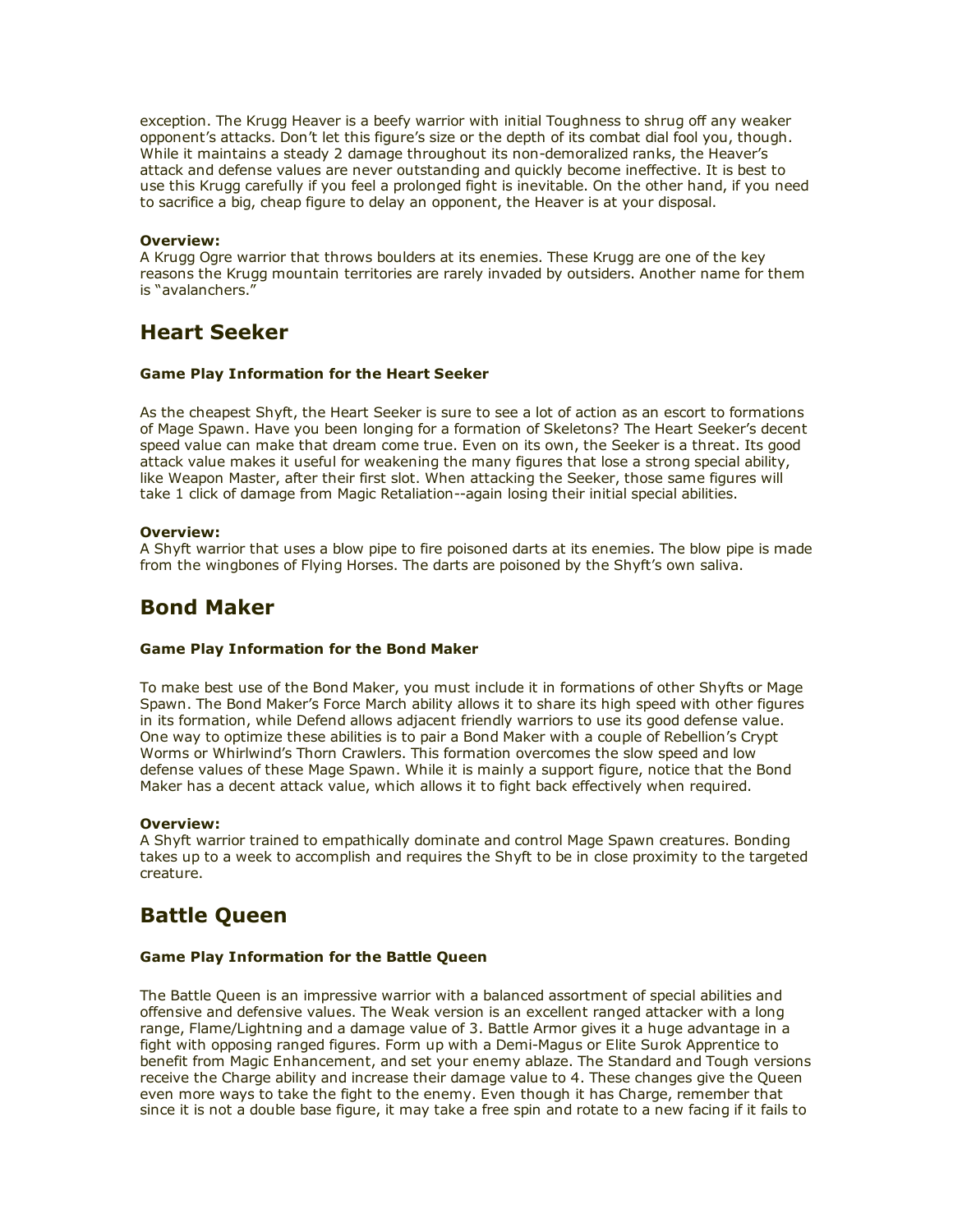break away. This can come in handy when the Battle Queen is in the thick of a melee.

#### Overview:

The most intelligent Atlantean Golem ever made, capable of mastering multiple martial arts forms and basic etiquette. Technomantic programming enchantments give it the illusion of independent thought, though it is actually nothing more than a query-and-response program.

# Wild Mountain Troll

#### Game Play Information for the Wild Mountain Troll

Similar to the Troll Artillerist from Rebellion, the Wild Mountain Troll combines good range with high damage values to make it effective in a standoff. Multiple slots of Toughness and high defense values help this Troll shrug off return attacks. If your defenses break down and your Trolls are forced into close combat, the Wild Mountain Troll goes deep into Battle Fury to prevent enemy capture attempts. The Tough version of this warrior can target two opposing figures with its ranged attacks. In the right army, this added flexibility is well worth the additional point cost.

#### Overview:

Territorial Trolls that live high in the Sturnmounts and typically don't get along well with Forest Trolls. Mountain Trolls and Forest Trolls fought terrible wars in centuries past, and relations between the two races are still strained.

## Nightwitch

#### Game Play Information for the Nightwitch

The Nightwitch introduces Limited Invisibility to the Mage Knight world. This potent defensive ability prevents opponents from targeting the Nightwitch with ranged attacks. It is important to realize that since figure bases block line of fire, anyone behind this Sect warrior is also immune to ranged attacks. With careful planning, a formation of warriors led by one or two Nightwitches can close into base contact with a ranged formation without getting shot to pieces on the way in. Even Magic Blast cannot target a figure with Limited Invisibility, but beware of warriors with Shockwave, since this attack ability ignores all defensive abilities. Offensively, the Nightwitch can freely attack opposing ranged attack warriors without fear of reprisal. Add in Necromancy to bring back its fallen comrades, and one can see the considerable versatility of this Sect warrior.

#### Overview:

A Sect sorceress with potent magical and Necromantic abilities. Much in the way that Elemental Priests and Mending Priestesses learn different arts, Necromancers and Nightwitches have taken different paths and mastered different spells. Equal to a Necromancer in the Sect's meritocracy.

### Dwarven Rotary Fuser

#### Game Play Information for the Dwarven Rotary Fuser

Black Powder technology steams ahead with this updated version of the Dwarven Fuser! The Rotary Fuser combines the strong defense values and Magic Immunity of all the Dwarves with the high damage output of a rotary cannon. The result is a potent, durable ranged attacker. Add to this mix the ability to strike multiple targets, and you have a warrior able to strike hard and weaken several opponents when needed. Remember, though, that all these abilities come at a steep cost. It is best to keep this Dwarf at the center of your force, where it can be protected by other, less costly figures.

#### Overview: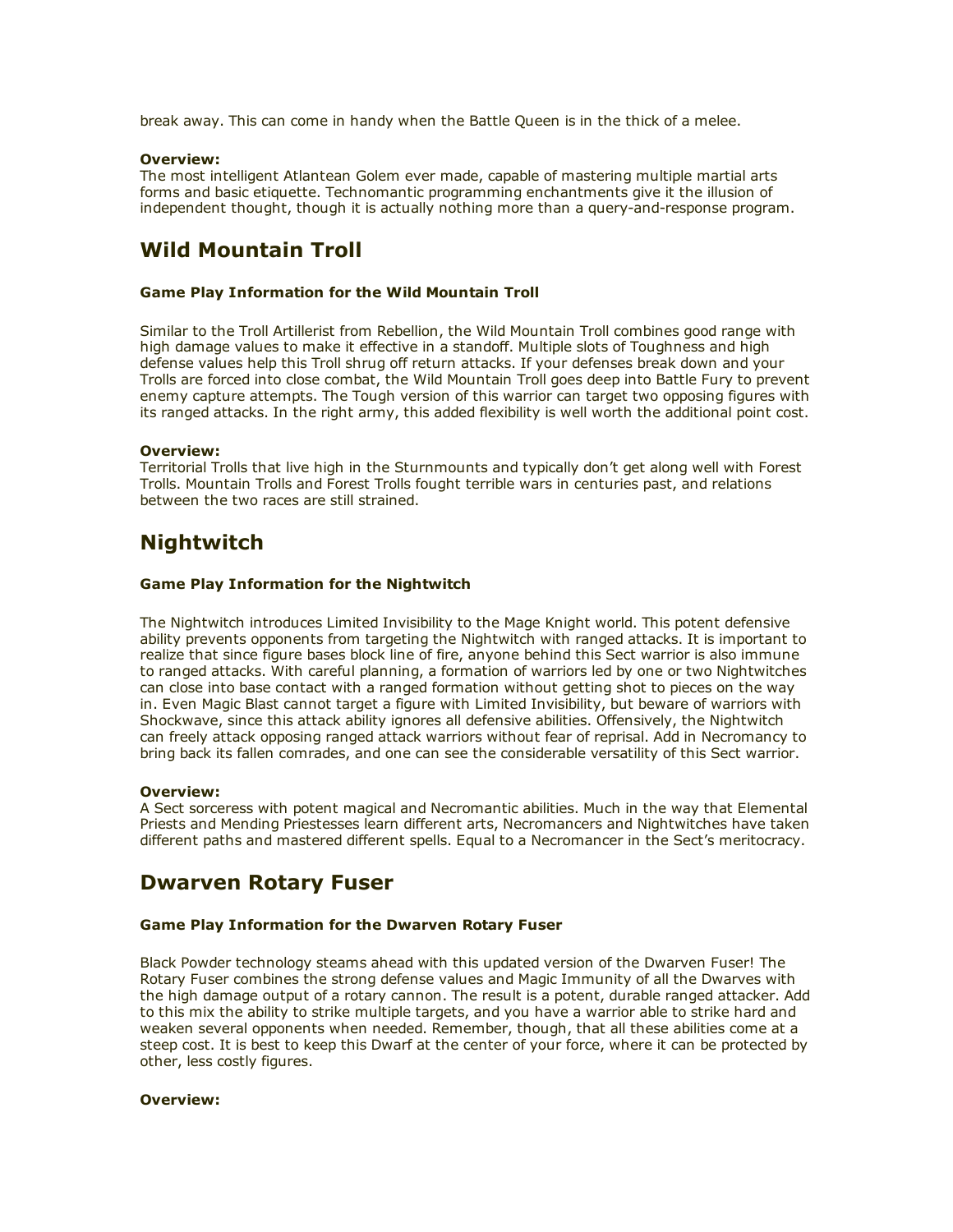A Dwarf armed with a repeating black powder machine gun. The black powder gun fires at a slow and steady rate, about two shots per second, and sends up a huge cloud of smoke when it fires.

# Immortal Fanatic

#### Game Play Information for the Immortal Fanatic

Brandishing its two swords, this devoted warrior thrives in the midst of a thicket of opponents. With a 180-degree front arc and Sweep, the Immortal Fanatic can damage up to four opposing warriors with a single close combat action. Unlike a ranged attack against multiple targets, where the damage is reduced to 1, Sweep deals normal damage to all opposing figures hit. Ouch! The Dodge ability helps the Fanatic survive; on average, only every other hit will damage the Immortal Fanatic. Add its great speed value, and the Immortal Fanatic is a recipe for disaster for opposing warriors.

#### Overview:

A High Elven warrior who puts himself through dangerous tests to prepare himself for all situations. With enough time and testing, a Fanatic believes he will eventually be able to face and defeat any opponent.

# Clurch Piper

#### Game Play Information for the Clurch Piper

Orc armies rely on waves of cheap, close combat warriors to overwhelm an opponent. Unfortunately, many warriors are cut down by ranged attacks before they can take an attack action. Enter the Clurch Piper to rally the troops. The Piper has the new Force March ability, which allows all other warriors in formation with it to share its high speed value. Tuck the Piper in the back of an Orc formation. If the warriors at the front of the formation are damaged by ranged attacks so that their speed decreases on their combat dials, they will still maintain the speed of the Piper. Try a formation of mounted Orc warriors from Lancers with the Clurch Piper to move these figures into position. As long as you announce that their Charge and Bound abilities are off, these mounted troops may make formations and benefit from the Piper's initial 10-inch speed.

#### Overview:

An Orc that plays the clurch drums. They communicate messages to other Orcs through rhythmic language. Orcs have a natural talent for the clurch language and easily learn it at a young age.

# Shelled One

#### Game Play Information for the Shelled One

What could be better than a lobster warrior? Like living golems, Shelled Ones have a slow speed value and are well protected by enduring high defense values. Their slow speed is counterbalanced by the Aquatic ability, which enables this warrior to traverse water terrain instead of having to skirt it, thus increasing its mobility. Battle Armor gives this warrior a good chance to close on ranged attackers unharmed and engage in vicious close combat attacks. Keep some healers handy. All Shelled Ones have 2 demoralized slots with low defenses, allowing a friendly healer to easily bring them back into their effective combat ranks.

#### Overview:

A form of monstrous Deep Spawn that lives in salt marshes and other shallow-water locations. They tend to dig complex labyrinths through the swamplands and excavate sucking mud traps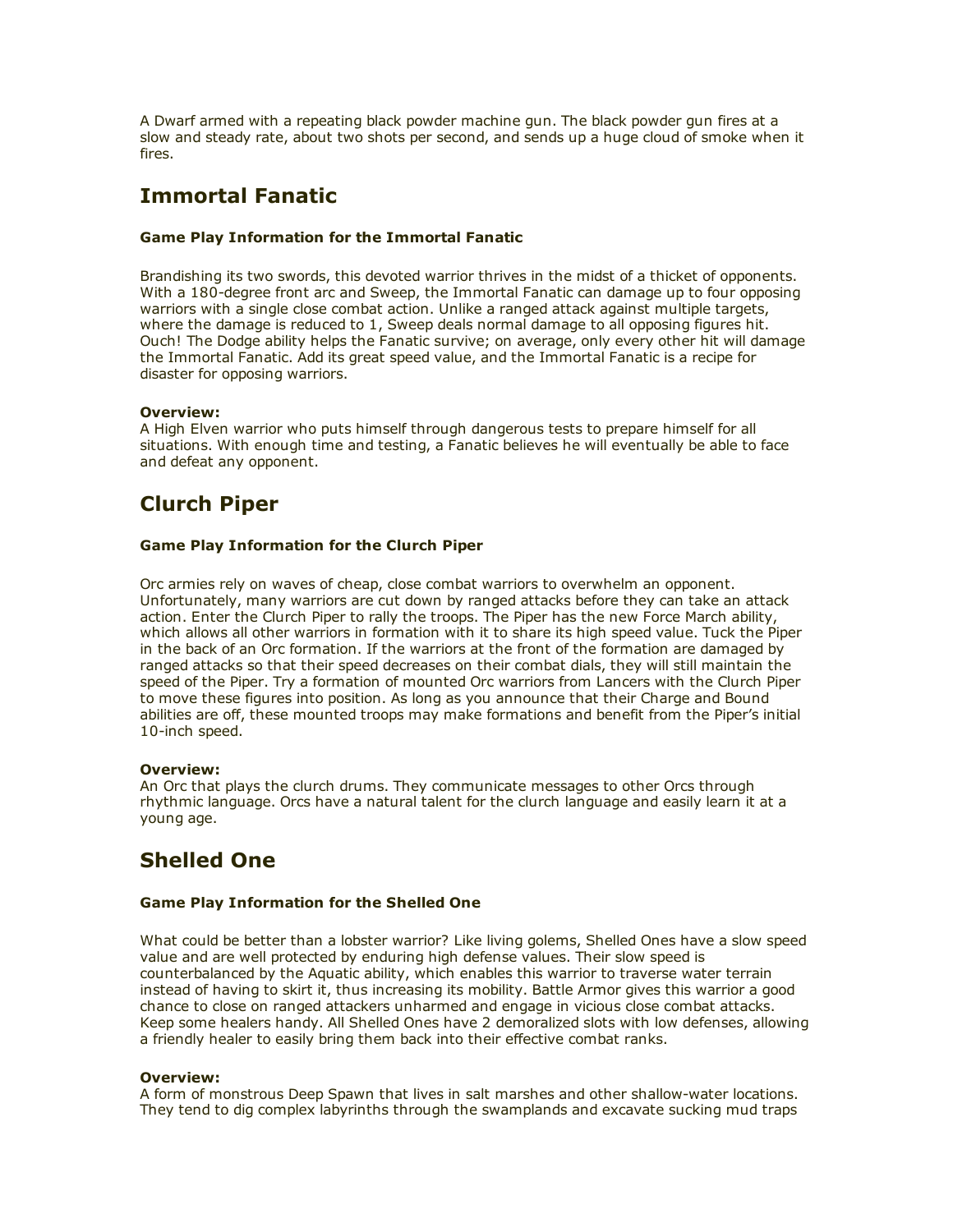that capture and suffocate their food.

## Thorn Crawler

#### Game Play Information for the Thorn Crawler

The Thorn Crawler is similar to Rebellion's Crypt Worm: damage it, and it gets stronger. The Crawler has a good range value and gets Bound after 2 clicks of damage, which extends its reach even farther. It does, however, suffer from low attack and defense values that hamper its function as a competent standoff warrior. Previously, a Mage Spawn with a weak attack value had to suffer on its own. Now, with the Shyfts' ability to make formations of Mage Spawn, a ranged combat formation of Thorn Crawlers can compensate for their low attack values. The Shyft Bond Maker is a natural choice for a formation partner, offering the Thorn Crawler a 16 defense through its Defend ability and a speed of 10 through its Force March ability.

#### Overview:

A sizable, coiling Mage Spawn worm that enjoys eating its prey alive. This monster will avoid carrion; some paranoid warriors go so far as to coat themselves in human remains to avoid being eaten.

## Tormented Soul

#### Game Play Information for the Tormented Soul

Another first for Mage Knight, the Tormented Soul is only 1 slot deep--but what a slot! High attack, defense and damage values make this Mage Spawn a powerful figure on the battlefield. Lacking a ranged attack capability, this warrior must close into base contact to make an attack. Invulnerability and a high defense value make the Tormented Soul extremely hard to hit with a ranged combat attack. Even if hit, Invulnerability makes this warrior immune to most attacks of 1 or 2 damage. Shockwave and Pierce attacks that ignore Invulnerability are the bane of the Tormented Soul. Avoid opposing warriors with these special abilities, because if the Tormented Soul takes just 1 click of damage, it is eliminated from play.

#### Overview:

A spirit enchanted by a Necromantic spell that drives the creature completely mad. As a result, it kills anything that gets in its way.

## Mind Thief

#### Game Play Information for the Mind Thief

With a myriad of magically based special abilities, the Mind Thief has many uses on the battlefield. The Thief introduces Magic Confusion to Mage Knight. This devious special ability suits the elusive Shyfts perfectly and allows a successfully hit opponent to be moved by the player using Magic Confusion. Use Magic Confusion to break up enemy formations or to neutralize an enemy by relocating an opposing warrior to a less threatening location. Better yet, move the enemy into the firing arc of one of your warriors with a ranged attack and have that warrior use a second action to attack the confused figure. The Mind Thief also has Magic Retaliation, which makes an opponent think twice about damaging this Shyft. In a pinch, like all Shyfts, the Thief can be used to create a Mage Spawn formation, but its variety of offensive abilities and slow speed make it less useful in this role than other Shyfts.

#### Overview:

A Shyft that can control the minds of its enemies with a barrage of confusing empathic energies.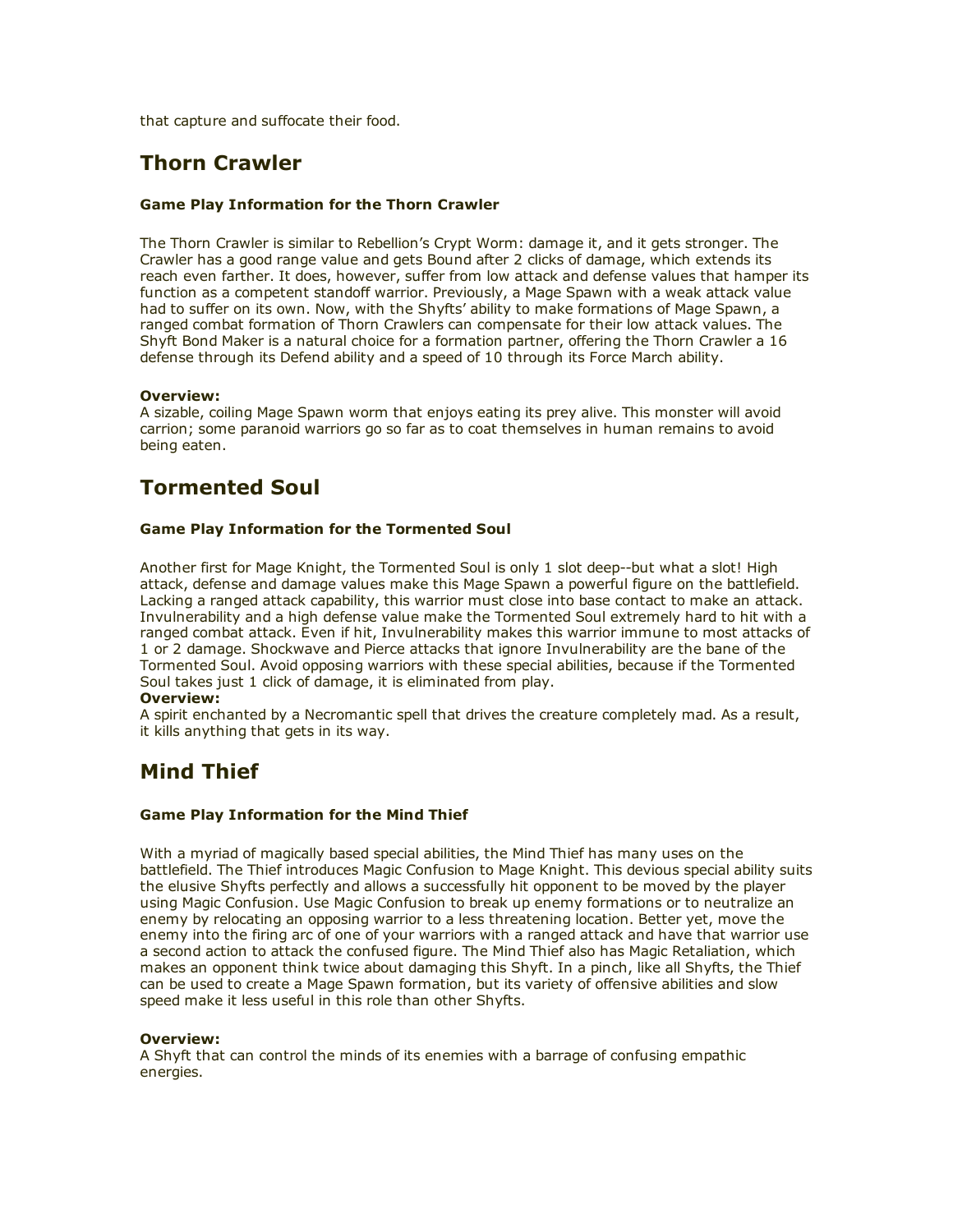## Soul Stealer

#### Game Play Information for the Soul Stealer

Without a healer in their faction, the Shyfts rely on their Soul Stealers to maintain their army's numbers by recycling their dead warriors. A costly Necromancy figure, this Shyft warrior also has Magic Retaliation and better attack values than Rebellion's Necromancer, so it can deliver some damage to opponents when needed. It is best to keep the Soul Stealer in your back lines, though, where it can continually bring your eliminated warriors back into play. A Shyft army with a Soul Stealer and Skeletons is a natural choice, since the Skeletons come back into play at full strength and can make formations with the assistance of the Shyfts.

#### Overview:

A Shyft assassin who leads bands of Shyft warriors into battle. A warlord for Shyft that commands his Mage Spawn warriors with silent, empathic commands.

### Scalesworn Thrall

#### Game Play Information for the Scalesworn Thrall

The second of the non-unique Draconum, the Scalesworn Thrall allows you to select the strength of Draconum you need for your army. Each of the Weak, Standard and Tough ranks is remarkably different in strength and point cost. With multiple slots of Battle Fury, these warriors are not likely to be captured, while their Battle Armor helps protect them against ranged attacks. The Scalesworn Thrall's own range values, while not large, are worth remembering, whether it's close combat or ranged combat figures you need.

#### Overview:

A human warrior that serves the Draconum in exchange for being taught Draconum martial arts. When they have proved themselves, the chains are broken but left on their wrists to remind them of humility. Becoming a Scalesworn is a lifelong commitment.

## Unicorn Bladesman

#### Game Play Information for the Unicorn Bladesman

Combining the offensive power of the Crystal Bladesman with the Elemental League's fastest mount, the Unicorn Bladesman epitomizes a cavalry's purpose: to break formations or harass support troops through lightning-fast charges. This mounted warrior has impressive speed, attack and damage values, along with Weapon Master and Charge, that can get the job done. In addition, the Tough Unicorn Bladesman has Defend and a defense value of 17, offering friendly figures in base contact with the Bladesman the benefit of its high defense. As an added bonus, when damaged, the Unicorn mount has a single slot of Regeneration to help it return to full strength.

#### Overview:

A Crystal Bladesman that rides a Unicorn provided by the Priestesses of the Emerald Glade. Warriors blessed with speed and battle skill, they have mystical bonds with the Unicorns they ride. Older Elf warriors protect the outer edges of the Glade from invaders.

### Sislith Bladesman

#### Game Play Information for the Sislith Bladesman

The Sislith beast this Crystal Bladesman rides is slower but more rugged than the Unicorn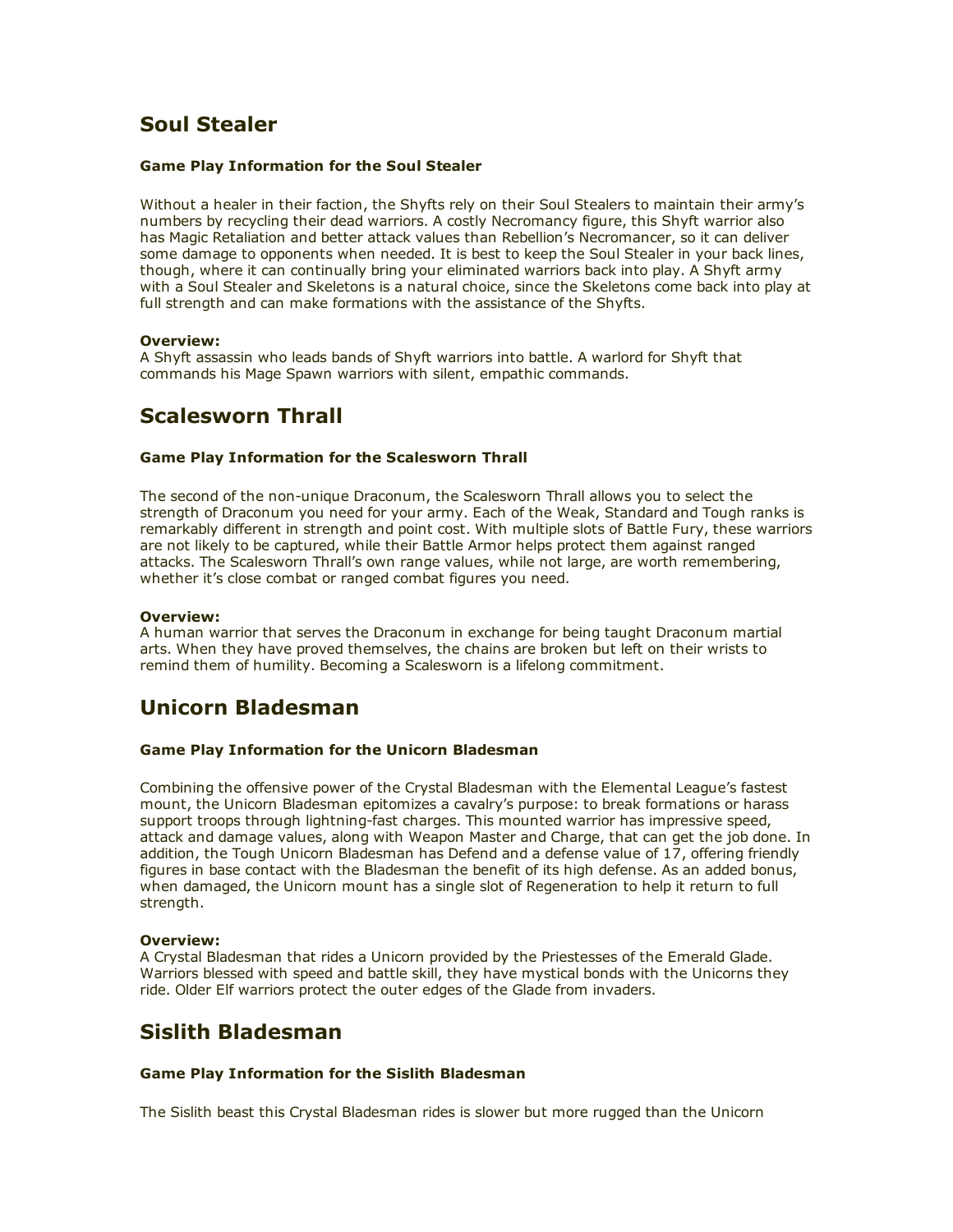mount. These characteristics are represented in the Sislith Bladesman by its modest speed values and Toughness in the first 2 slots of this warrior for increased durability. Charge and Weapon Master abilities make this figure suitable for frontal assaults on enemy lines, as opposed to flanking attacks better suited to faster mounted warriors. Like most cavalry figures, though, its awesome initial abilities disappear once the Sislith Bladesman takes a few clicks of damage. If you can, disengage the wounded warrior from the melee and retreat to one of the League's many competent healers. This way, the Sislith Bladesman can return to battle at its full potential.

#### Overview:

A Crystal Bladesman that rides an ugly, though hardy, Sislith beast into battle. The Sislith may be slower than its Unicorn counterpart, but it can travel for days without food, water or rest. Trained in the Dragon Grove.

### Unicorn Tracker

#### Game Play Information for the Unicorn Tracker

The Unicorn Tracker is an impressive combination of the Unicorn's speed and the Ranger's ranged attack. The Tracker has Bound, which extends its effective range to 15 inches in its opening slot. This substantial reach allows it to get in the first shot against opposing figures with a range value of 14 or flank an enemy at a safe distance. For a mobile ranged warrior with an initial damage value of 3, the Weak version is a bargain at only 37 points. Standard and Tough Unicorn Trackers gain Defend in their starting rank, increasing their usefulness when in base contact with friendly figures. Try grouping a Tracker with a formation of Rangers that share its range value.

#### Overview:

A Wylden Archer that rides a Unicorn provided by the Priestesses of the Emerald Glade. The Unicorns' keen sense of smell allows them to spot clues that their sharp-eyed Elf riders might miss. Older Elf warriors protect the outer edges of the Glade from intruders.

### Sislith Tracker

#### Game Play Information for the Sislith Tracker

The slower and more rugged Sislith mount sets the Sislith Tracker apart from the faster Unicorn Tracker. With 2 slots of Toughness and deeper damage values, the Tracker can take a hit and remain combat effective. The slower speed of this warrior, however, requires patience to get it into position for an effective use of Bound and ranged attack.

#### Overview:

A Wylden Archer that rides an ugly, though hardy, Sislith beast into battle. Sislith are common throughout the League as beasts of burden and are not especially magical. Trained in the Dragon Grove.

## Galeshi Cavalryman

#### Game Play Information for the Galeshi Cavalryman

A mounted version of the Galeshi Dervish, the Galeshi Cavalryman maintains the Dervish's vaunted Weapon Master special ability while gaining the Steam Horse's high movement, Battle Armor and Toughness. Weapon Master greatly increases the damage output of this warrior in close combat. It is available in at least the first 3 slots, so even after taking 2 clicks of damage, the Cavalryman can still dish out some serious damage. The Cavalryman also has Bound, giving it an outstanding initial move of 14 inches. While its range value is only 6, Bound gives this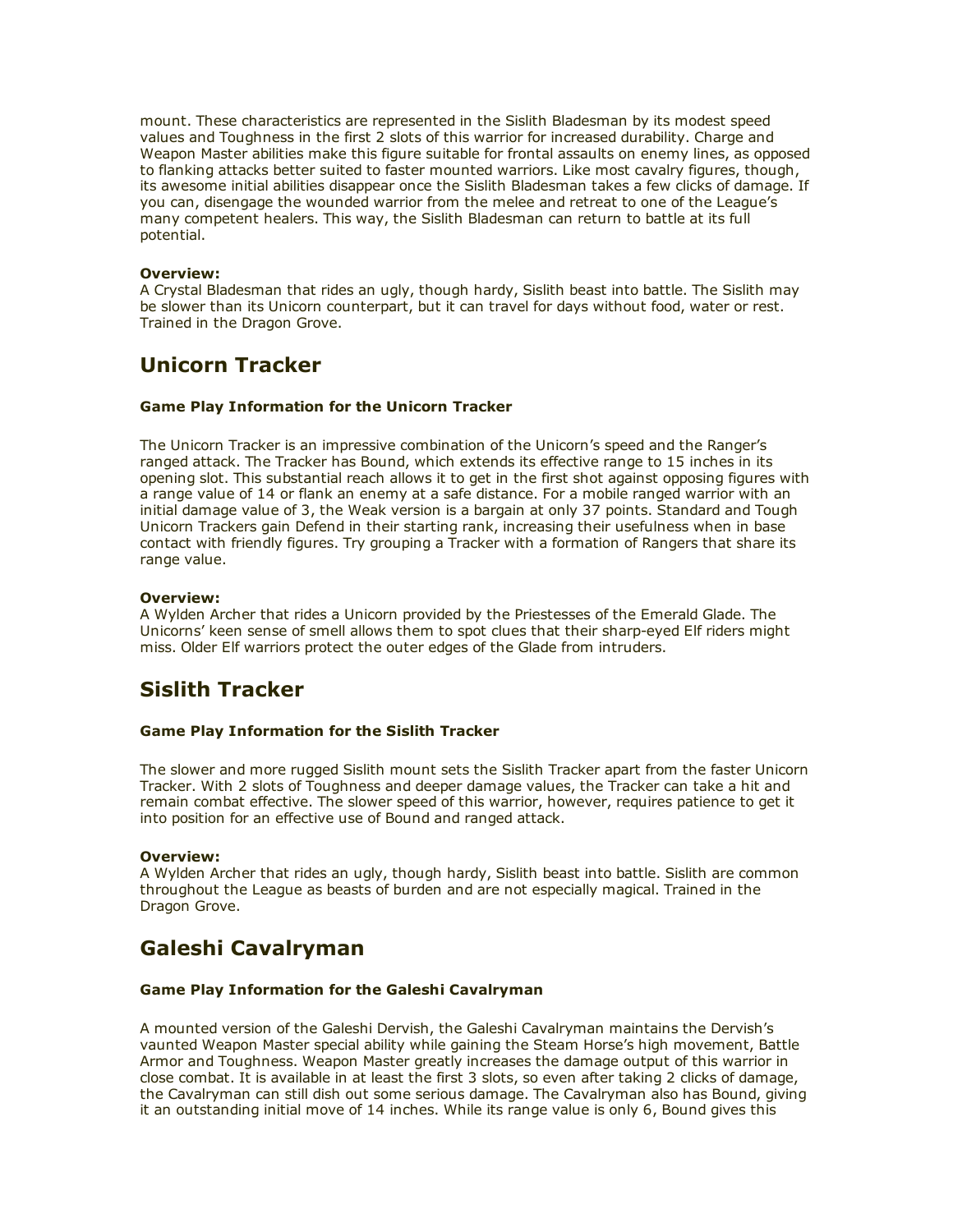warrior an effective range of 13 inches in its initial slot. This high effective range allows it to move outside an opposing ranged combat figure's 12-inch arc of fire and attack the opponent in the same turn. This tactic can be just what is needed to defeat a defensive ranged combat army.

#### Overview:

After plague killed all their horses, the best Galeshi warriors received Steam Horses from the Rebels. In the Galeshi culture, owning a horse marks one's worth as a warrior, and the metal horses make a decent substitute.

## Galeshi Ram Charger

#### Game Play Information for the Galeshi Ram Charger

Mounted atop a thunderous Steam Ram, this Galeshi warrior is equipped with the Ram special ability first seen on the Atlantean Ram chariot. The Galeshi Ram Charger can quickly move into base contact with an opposing warrior and immediately deal a click of damage to them with Ram. For many figures that have their best abilities in their initial slot only, this alone will spell their demise. In a prolonged close combat, the Charger's multiple slots of Weapon Master supply the offensive might to overcome all but the toughest opposing figures. Battle Armor and Toughness give this well-balanced warrior added durability.

#### Overview:

After plague killed all their oxen, some Galeshi received these devices from the Rebels to replace their beasts of burden in daily life. The Galeshi have adapted so well to the mechanical beasts that use of the temperamental oxen is becoming a rarity.

### Dwarven Mounted Fuser

#### Game Play Information for the Dwarven Mounted Fuser

Mounting a Dwarven Fuser on a Steam Horse provides the Black Powder Rebels with a mobile ranged combat warrior who is immune to Magic Blast. This can come in very handy when the Dwarven Mounted Fuser is facing an Atlantean army that emphasizes magical attacks. With its high speed and Bound ability, the Mounted Fuser can quickly supply ranged fire wherever it is needed on the battlefield, unlike its slow foot-soldier brethren. High defense values and Battle Fury late in the dial increase this figure's survivability and protect against capture attempts.

#### Overview:

The Dwarves originally built Steam Horses so they could ride at the same height as humans, and to have a mount that won't shy away from corpses, firestorms or gunshots fired between their ears.

### Dwarven Ram

#### Game Play Information for the Galeshi Ram Charger

Using a steam ram, this dwarven warrior can serve as both as a ranged harasser, with his long range and usual Dwarven magical immunity, or as a capable melee fighter by closing in with ram for a click that will immediately knock any glass-jawed figure down to size. His consistency and durability ensures the Dwarven Ram will be able to keep fighting without support, though his lower damage makes him best suited as a harasser who wil stay mobile, dealing a click or two and moving on before an opponent can catch him.

#### Overview:

Dwarven engineers and mechanics often ride Steam Rams, as the hardy beasts are useful for a variety of military and everyday purposes. Plowing, towing heavy loads and knocking down trees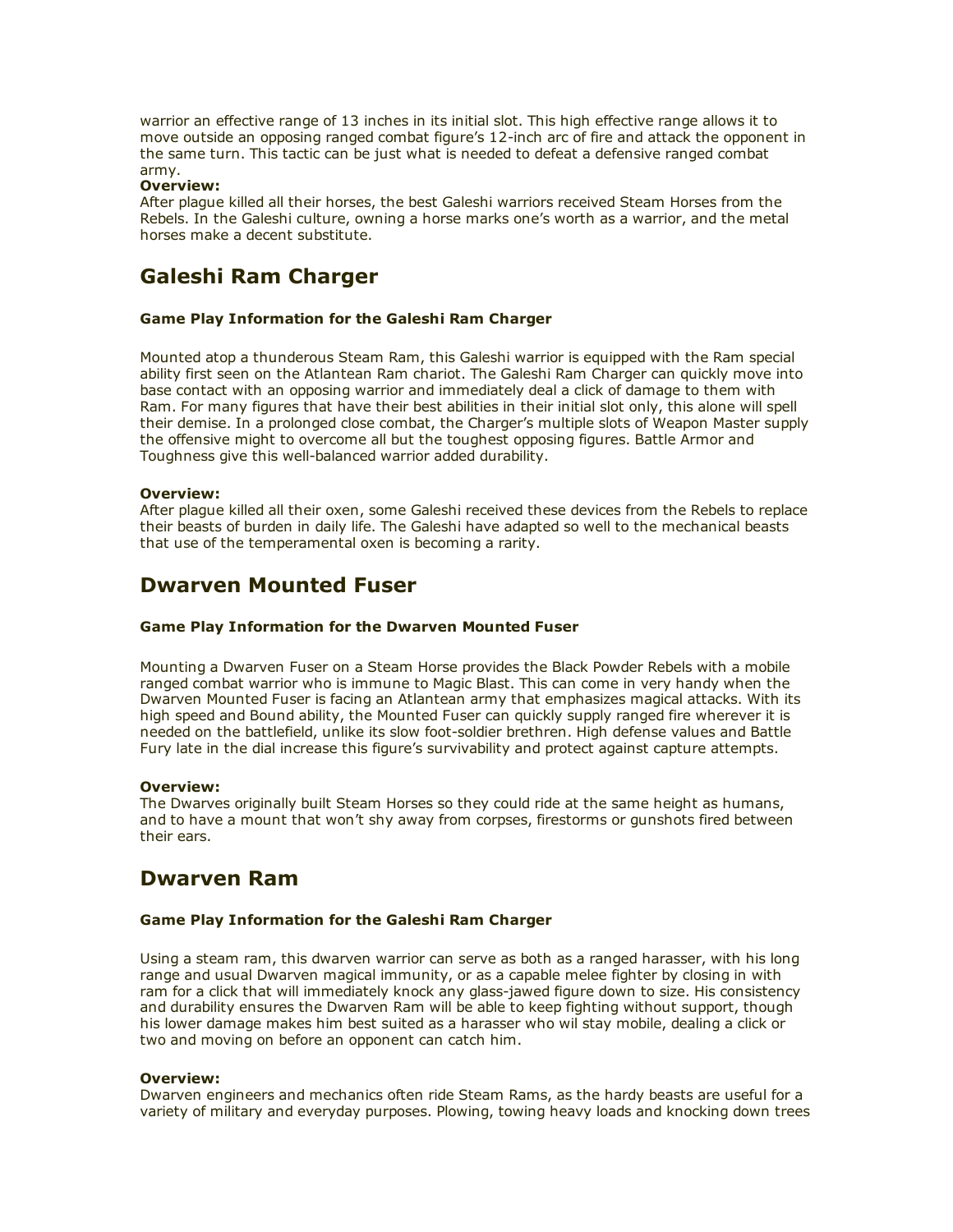are all part of a Steam Ram's daily routine.

## Horned Hatchetkrugg

#### Game Play Information for the Horned Hatchetkrugg

A mounted version of the Krugg Thug, the Horned Hatchetkrugg combines the Battle Armor and Charge abilities of the Horned Drake mount with the Toughness and Battle Fury of the Thug, resulting in a very sturdy figure indeed. The profile of this figure's combat dial stats is very broad, meaning that it can take considerable damage while retaining much of its combat effectiveness. This is a definite plus when this figure is deep into combat with enemy troops, but it can also hinder healing attempts, due to its high defense values in all but its final few slots.

#### Overview:

The best and bravest Krugg warriors tame Horned Drakes to ride into battle. They often fight with weapons taken from weaker human or Elven warriors.

## War Hatchetkrugg

#### Game Play Information for the War Hatchetkrugg

The War Hatchetkrugg is an ideal figure for showcasing Whirlwind's Ram special ability. The aggressive stance of its War Yak mount clearly illustrates this warrior's readiness to come into base contact with enemies and deliver an initial click of damage. When used against many warriors, Ram automatically moves them out of their starting slot and deprives them of many of their special abilities. These enemy figures are excellent targets for the War Hatchetkrugg to attack without mercy.

#### Overview:

Those Krugg warriors afraid or unable to tame Horned Drakes often ride War Yaks—an inferior or effective mount, depending on your point of view. War Yaks make peculiar noises when beaten, and the Krugg have learned to signal each other with these cries of pain.

## Horned Impaler

#### Game Play Information for the Horned Impaler

Unable to carry enough boulders to throw from a mount, this Krugg wields a crude bow instead. Bound gives the Horned Impaler an initial effective range of 16 inches, well beyond the range of most other figures. This makes the Impaler perfect for sniping at enemy ranged attackers. The modest attack values, however, mean you must choose your targets carefully to derive maximum benefit from this Mage Spawn. Toughness and a good defense value provide safety from ranged counterattacks, while multiple slots of Battle Fury prevent capture if an opponent comes into base contact.

#### Overview:

The best and bravest Krugg warriors tame Horned Drakes to ride into battle. Their arrows are made from barbwood, a rose-like mountain plant that makes for lightweight but deadly shafts.

### War Impaler

#### Game Play Information for the War Impaler

With both Ram and a 10-inch ranged attack, the War Impaler provides terrific versatility to its army. It is both a mobile standoff warrior and an effective close combat figure at a reasonable point cost. Toughness limits the damage the Impaler receives in either role, while Battle Fury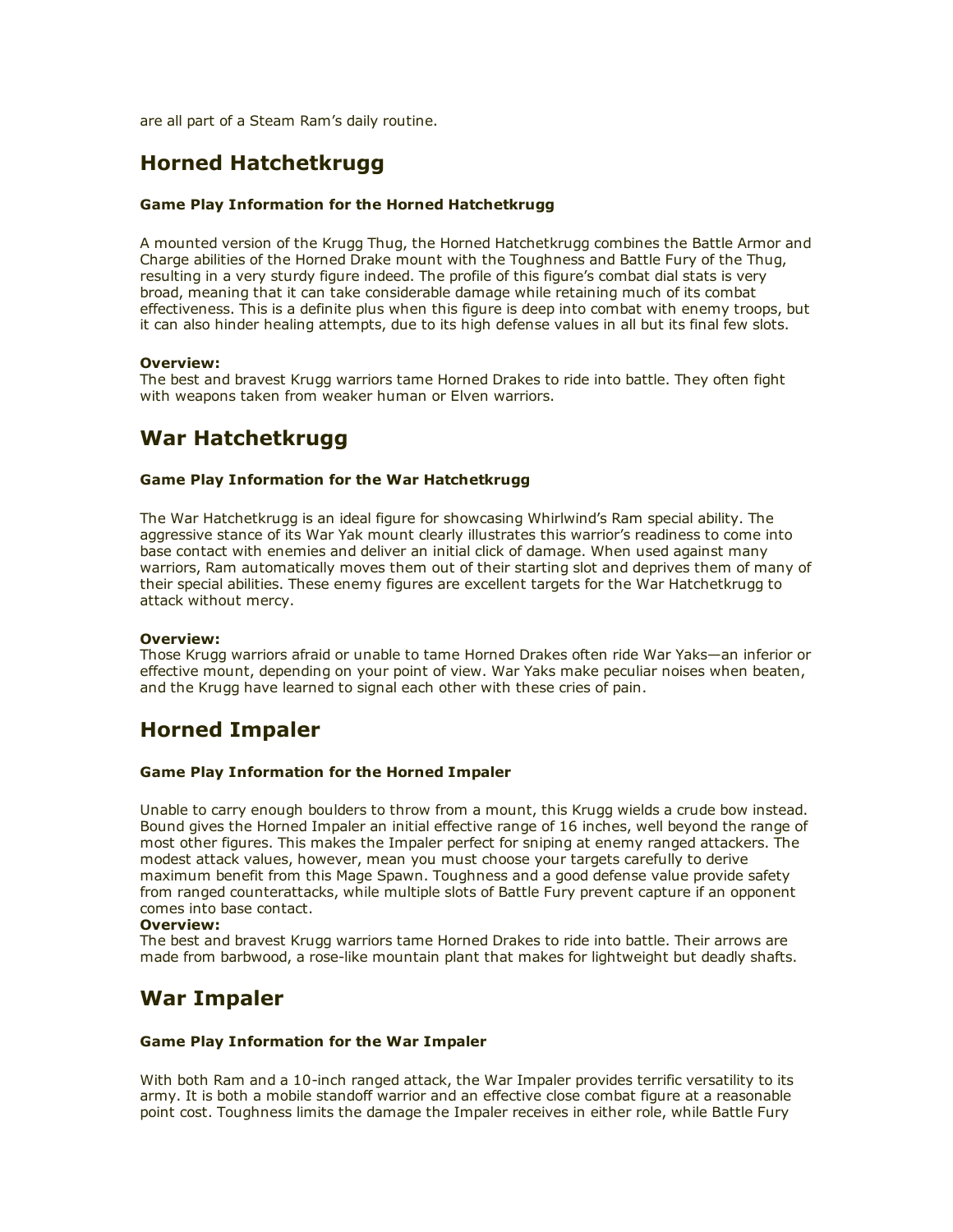prevents enemy capture attempts in close combat. Pick your fights carefully, however. The War Impaler's modest attack values prevent it from reliably hitting opposing figures with high defense values. Use this figure instead to pick on softer targets like enemy support troops.

#### Overview:

Those Krugg archers afraid or unable to tame Horned Drakes often ride War Yaks—an inferior or effective mount, depending on your point of view. War Yaks make peculiar noises when beaten, and the Krugg have learned to signal each other with these cries of pain.

### Serpent Sniper

#### Game Play Information for the Serpent Sniper

Because of its short range, you must keep the Serpent Sniper close to the enemy. Fortunately, this warrior's high speed, Bound ability and high defense values make this possible without sacrificing the Sniper. In fact, you should ideally move it so close that it goads the enemy into attacking. Since it has Magic Retaliation, any warriors who damage the Serpent Sniper take a click of damage themselves. This ability is a nice bonus, since the Sniper can deliver only 1 click of damage in an attack. To make the best use of the Serpent Sniper, focus its attacks on fragile opposing figures that have special abilities only in their starting slot.

#### Overview:

Shyft Heart Seekers that have performed their duties well are allowed to have Land Serpents as mounts. Land Serpents are generally kept hungry. If they eat too much, they tend to become dormant or lethargic for up to a week.

### Swooping Sniper

#### Game Play Information for the Swooping Sniper

The Swooping Sniper is a fast ranged attack warrior perfect for infiltrating an opponent's backfield and harassing their support figures. Flight allows it to avoid terrain obstacles and position itself for an attack against poorly defended enemy healers and mages. The strong attack of the Sniper means success is likely, even if it achieves only 1 click of damage. If cornered, the Sniper's high defense and Magic Retaliation ability make it difficult for opposing figures to launch a sustained attack on this figure before it can escape.

#### Overview:

Shyft Heart Seekers that have performed their duties well are allowed to have Flying Horses as mounts. Firing a dartgun from the back of a Flying Horse takes skill and practice.

## Serpent Invader

#### Game Play Information for the Serpent Invader

The Serpent Invader is the basic mounted shock troop for the Shyft faction. Charge, decent attack values and Magic Retaliation give this figure a good chance of drawing first blood in a battle. In a prolonged encounter, however, the Invader doesn't have the endurance or damage values to trade blows with an opposing figure of equal cost. After the Serpent Invader has been damaged and has lost Charge, withdraw and heal it or use it to assist a formation of Mage Spawn. After the Invader loses Magic Retaliation, it gains Toughness, making it suitable for a support role as a Spawn herder.

#### Overview:

Shyft Bond Makers that have performed their duties well are allowed to have Land Serpents as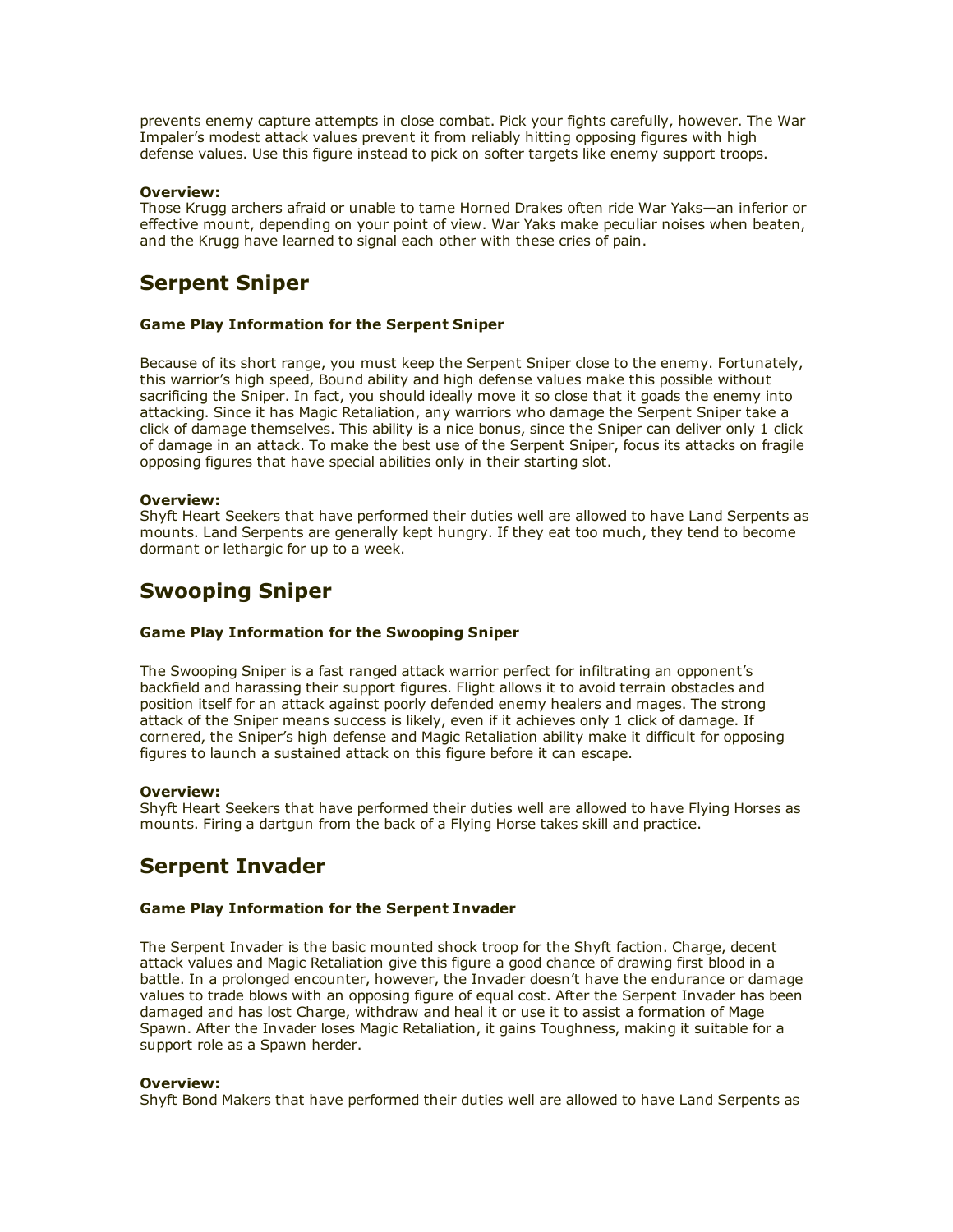mounts. Serpent riders can ride from side to side as well as forward and backward and can be lifted as high as ten feet if the snake "rears" its head up into the air.

## Swooping Invader

#### Game Play Information for the Swooping Invader

The high speed and great defense values of the fast-flying Swooping Invader allow it to engage only in the fights it chooses and avoid unfavorable encounters. Given its high attack capabilities, it makes short work of the lesser figures it combats. With an initial speed value of 12, the Swooping Invader is a natural formation leader for Mage Spawn with a similar speed value. The Shade and the Wraith from the Rebellion set and the Specter from Lancers are good examples of possible formation companions for this Shyft warrior.

#### Overview:

Shyft Bond Makers that have performed their duties well are allowed to have Flying Horses as mounts. The Flying Horses react well to empathic commands, though the Shyft's natural spurs can also be used in an emergency.

## Emerald Glade Mystery on Unicorn

#### Game Play Information for the Emerald Glade Mystery

At 68 points, the Emerald Glade Mystery costs the same as Rebellion's Elemental Priest. Both figures have similar support functions, but they use different approaches. The Mystery has high speed and defense values thanks to its Unicorn mount. With Bound and a range of 8 inches in its first slot, it has an effective Magical Heal range of 15 inches! When a mobile battle gives way to the need for a defensive stance, the Defend ability shares the Emerald Glade Mystery's awesome 19 defense with any friendly figure in base contact. Add Command, and you have a powerful, versatile support figure. The only downside to this figure is its fragility, due to its lack of depth in the combat dial. Keep it healthy, though, and the Mystery is a bargain!

#### Overview:

The secretive high priestess of the Emerald Glade rarely reveals herself to outsiders, but will sally forth when necessary. She may seem frail, but her command of powerful defensive magic is more than enough to protect the league's defenders.

## Thunderdoom Troll

#### Game Play Information for the Thunderdoom Troll

This mighty Troll warrior has what it takes to mix it up and come out a winner. His Charge ability, strong attack values and massive damage allow him to dramatically reduce an opposing figure's effectiveness in a single attack. Great defense values and Toughness give the Thunderdoom Troll staying power in a long fight, while Command gives extra actions to friendly figures to aid his cause. Once damaged, the Troll gains Battle Fury to prevent him from being captured and 2 slots of Regeneration to allow him to heal himself. At 90 points, the Thunderdoom Troll is a big investment, but if well supported by friendly close combat figures, ranged figures and healers, he is a great choice to lead an attack.

#### Overview:

Some Troll Chieftains are birthed on a night of storms; they are doomed by fate to die in battle or violence.

## Golden Orb Myrmidon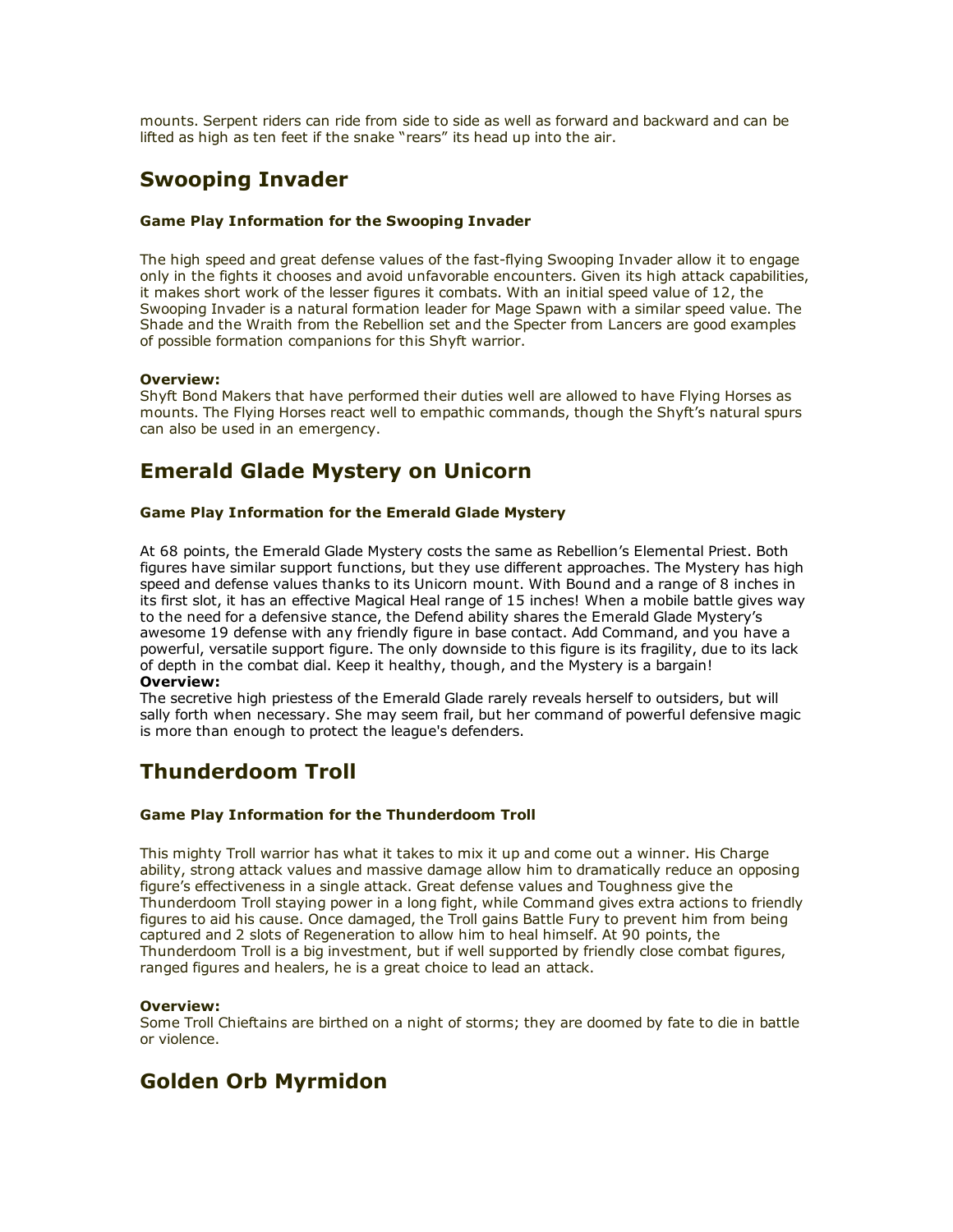#### Game Play Informatio for the Golden Orb Myrmidon

The Golden Orb Myrmidon boasts 6 slots of Charge, a quantity matched only by Lancers' Knights Immortal Champion and Uhlrik Charger. This depth of Charge often allows the Myrmidon to make two Charge attacks before requiring a friendly healer to restore this ability. Similar to the Champion, the Myrmidon has Battle Armor initially, enabling it to hunt down enemy missile troops. But unlike the Champion, this Rebel warrior trades Weapon Master for a higher base damage value and 2 slots of Command for increased support utility. The Toughness offered by the Steam Horse mount mid-dial helps the Golden Orb Myrmidon to soak up some damage while disengaging from a melee and heading to the nearest friendly Leech Medic.

#### Overview:

Religious champions of the Galeshi desert people. Wear the sun symbol of their god. Myrmidons are comparable to the paladins of the Galeshi. Great supporters of the Galeshi people and extremely wary of outsiders.

## Mountain King on Steam Ram

#### Game Play Information for the Mountain King

As a true Dwarven noble, the Mountain King leads its army by example. Essentially a mounted version of Rebellion's Dwarven Jarl, the King has everything the Jarl has and more. Such overall depth allows this warrior to wade into any battle and affect its outcome. The Steam Ram mount provides outstanding mobility for a warrior with 4 damage and a 12-inch ranged attack. The mount also accounts for this figure's Ram ability (replacing the Jarl's Weapon Master) and the later ranks of Toughness. The Mountain King can do it all. In a support role, its Command and tremendous ranged attack provide its army with additional actions and a long-range, hard-hitting sharpshooter. When going into close combat, Ram softens up an opponent. The King's excellent defense gives it a fighting chance to escape unharmed when trading blows with opposing warriors. "For King and Homeland. Long live the Dwarves!"

#### Overview:

Where the Jarls serve more openly with the Rebellion, Mountain Kings often focus on the defense of their holts. Nevertheless, Mountain Kings are as faithful as any true dwarven ally and rank among the Dwarves' most powerful fighters. When the situation calls for it they do not hesitate to ride to battle.

## Orc Captain on Cave Runner

#### Game Play Information for the Orc Captain

An Orc with a point value greater than the mighty Hierophant? Yes, indeed, the Orc Captain is a pricey figure, but look at what you get. Mounted on its trusty Cave Runner, the Captain has one of the highest speed values in Mage Knight. Five slots of Charge paired with up to 5 clicks of damage give this warrior devastating attack potential. It has as many Command slots as the combined total on all Orc warriors to date. The Orc Captain also introduces a new attack ability, Sweep, which allows it to attack every opponent in contact with its front arc with a single attack dice roll ¾ for full damage to each enemy successfully hit! With a total damage output as high as a Hierophant and Sweep in its first 9 ranks, the deadly nature of the Orc Captain is obvious. Battle Armor to stave off ranged attacks, excellent attack values and (surprise!) 2 slots of Berserk round out this Orc leader's impressive capabilities.

#### Overview:

An Orc warrior that has learned martial knowledge from outsiders and knows better than to try to become a leader in the Raider culture. Orc Captains often gain their valuable experience fighting for human or Elven mercenary warlords.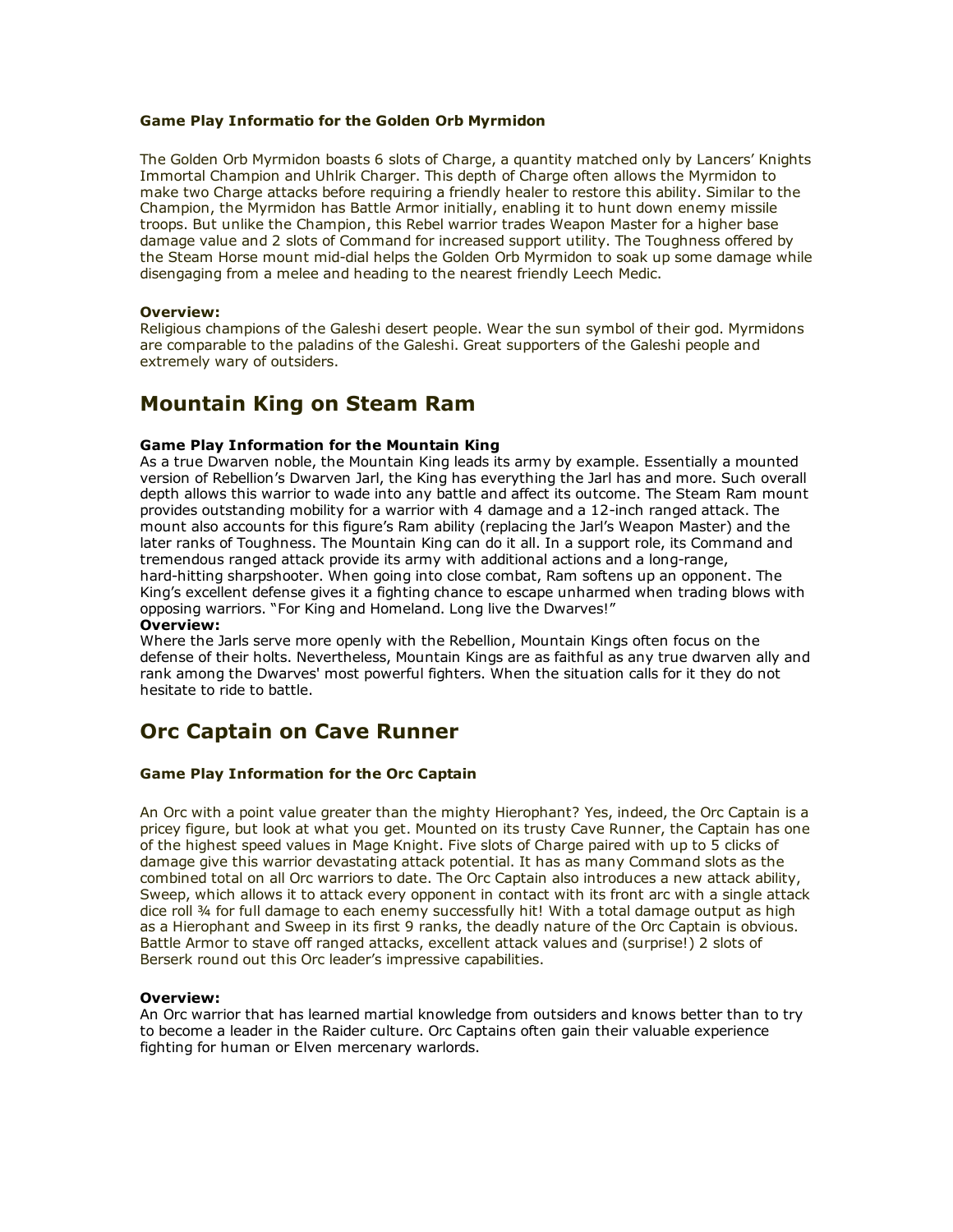# Half-troll Behemoth on Ankhar

#### Game Play Information for the Half-Troll Behemoth

Another beefy Orc Raider mounted warrior, the Half-Troll Behemoth possesses the highest total damage value of any single-dial Mage Knight figure--an average of nearly 4 damage in each of its 11 slots! Equipped with Charge and great attack values, the Behemoth has ample means of delivering that awesome damage to opposing figures. Since mounted troops cannot make a free spin, they often risk being swarmed and captured by a horde of lesser warriors. The Half-Troll Behemoth avoids this danger with nearly continuous ranks of Battle Fury and Berserk throughout its combat dial. Like all Trolls, Regeneration and Toughness give this unique figure staying power in close combat and account for its excellent defense. Oh, did we mention it has a ranged attack as well? What more could you ask for?

#### Overview:

The very largest Half-Trolls are sometimes trained to ride Ankhars, forming a terrifying juggernaut that can smash even the strongest defensive lines. The greatest diffculty a raid leader faces with a half-troll behemoth on his side is not the enemy, but the ever-present danger of losing control of the behemoth.

# Krugg Seer

#### Game Play Information for the Krugg Seer

The Mage Spawn's first warrior with the ability to heal other figures is a welcome addition to the faction. With Magic Healing and an initial attack value of 11, the Seer is equal to Rebellion's lofty Elemental Priest in its healing proficiency. Add in Toughness and Magic Enhancement, and this figure is a real bargain at only 45 points. Try placing the Seer in base contact with some Krugg Heavers to enhance their damage value. If the Heavers take any damage, remember that the Seer can make a ranged Magic Heal on a friendly figure in base contact with it. With this kind of flexibility, it's too bad its unique status prevents any army from fielding more than one Krugg Seer.

#### Overview:

The primitive shaman of the Krugg Ogre tribes. The Seer is never a Molog but rather a kind of diviner. They predict events by observing the clouds of steam roiling up from a well-stocked cookpot.

# Shyft Fiend

#### Game Play Information for the Shyft Fiend

The Shyft Fiend is an awesome support figure. Its high attack and range values mean it excels as a standoff warrior, and its ability to select two targets for a ranged attack increases its flexibility in this role. As a formation leader, the Fiend has the Force March special ability, giving all warriors in its movement formation a blazing initial speed of 12 inches. Magic Immunity gives this warrior protection from Magic Blast attacks. High defense values make the Shyft Fiend difficult to hit, and Magic Retaliation punishes any attacker that succeeds. Like all Shyfts, though, the Fiend lacks decent damage values for its point cost, preventing it from leading as an assault warrior. Focus on supporting your other warriors with the Shyft Fiend to make best use of this figure.

#### Overview:

The four-armed bodyguard of his Shyft Matriarch. Each tribe of Shyft has only one Fiend. When the time is biologically right, the Matriarch will birth a bodyguard for herself. He is completely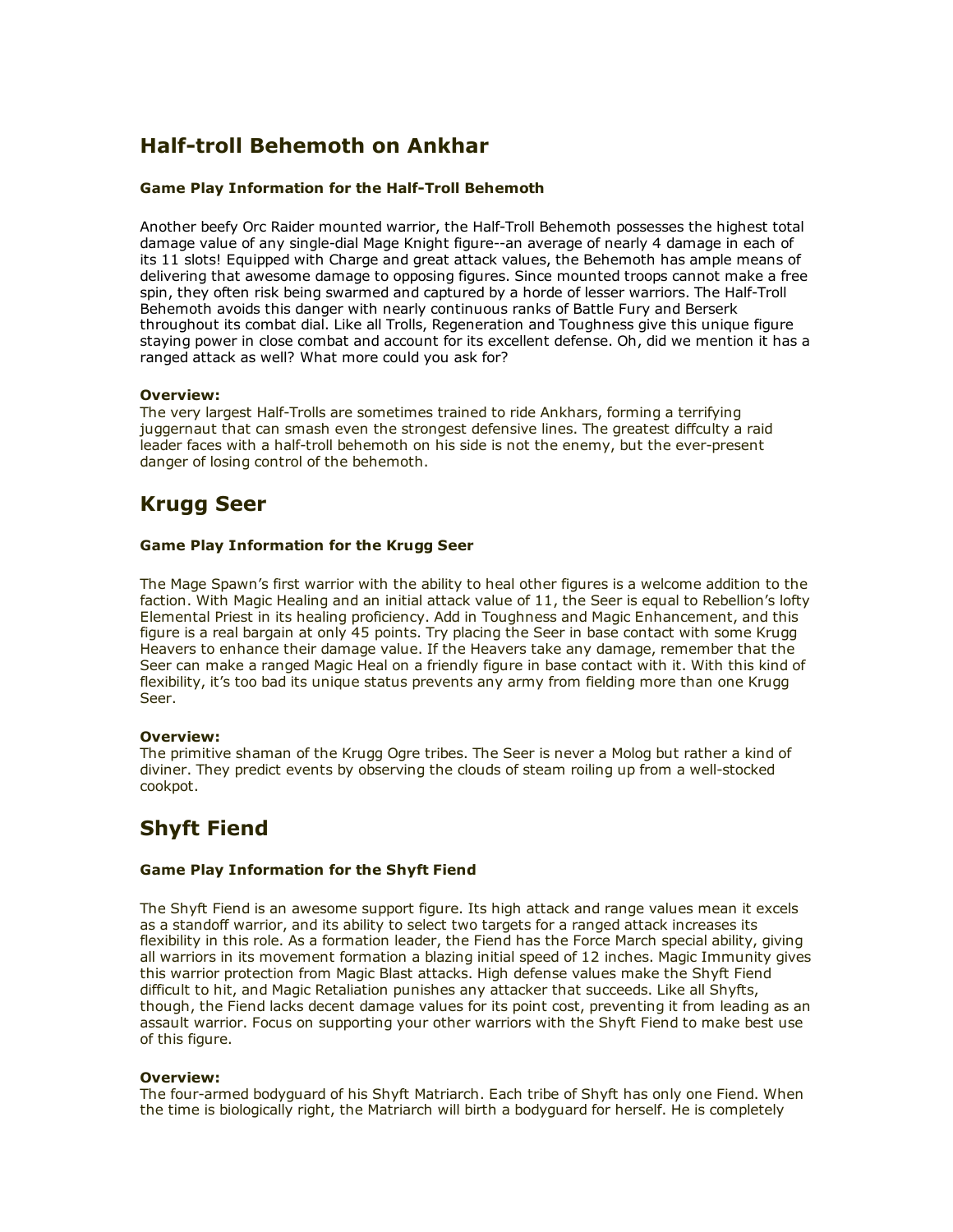loyal to his "mother" and will fight to the death to defend her.

## Shyft Matriarch

#### Game Play Information for the Shyft Matriarch

As the leader of the Shyfts, the Shyft Matriarch can be expected to have strong support capabilities. How about 10--count 'em: 10--slots of Command and 4 slots of Force March with a speed of up to 10! A 12-inch range keeps this Shyft out of danger while it launches ranged attacks on its enemies. Excellent defense values and Magic Retaliation provide nightmares for any opponents attacking this figure. Play the Shyft Matriarch as a rear support figure in a large army or a front-line leader in a small army, where its impressive attack values can defeat most enemy troops. In either role, it is up to the task.

#### Overview:

The single dominating female that leads, births and commands a hive of Shyft warriors. A Matriarch gives birth to all of her children without need for a counterpart. The number of Shyft in her tribe depends on available food and space.

### Mortis Draconum

#### Game Play Information for the Mortis Draconum

The Draconum's latest unique warrior is truly an impressive threat to any opposing army. The Mortis Draconum has Sneak Attack, a new Mage Knight special ability. Sneak Attack allows this warrior to come into base contact with an enemy and prevent them from making a free spin. Given some hindering terrain to hide behind, the Mortis Draconum can flank an enemy and contact them outside their front arc. With its high attack, defense and damage values, the Mortis makes short work of any opposing figure it engages. Battle Fury protects the expensive Mortis Draconum from capture attempts, so committing it to a melee battle carries less risk. Unlike other Draconum, though, this figure does not have the Magic Immunity ability, so you should be wary of magical attacks.

#### Overview:

A third-generation Draconum trained to test other Draconum for worthiness and slay those that are lacking.

## Construct of Koranub

When the Atlantis Guild set out to build an offensive golem, they do it right! The Construct deals 4 clicks of damage, more than its mass-produced cousin, the Incendiary Golem, and over a greater distance. Its 12-inch range allows the Construct to pick off most would-be melee attackers before they get close enough for hand-to-hand combat. It can also take 9 clicks of damage, so if the enemy does close up the distance, they will find that the Construct of Koranub is made of solid stuff. This figure also costs 6 points less than the cheapest Steam Golem. Couple its inexpensive point cost with its 5 ranks of Flame/Lightning, and you will be hard pressed to find a figure that churns out the long-range damage more effectively than the Construct.

#### Overview:

A particularly lethal Atlantean Golem created by Koranub of the School of Surok. Magus Surok founded the school in Caero with the intent of blending martial arts and Technomancy into one lethal discipline.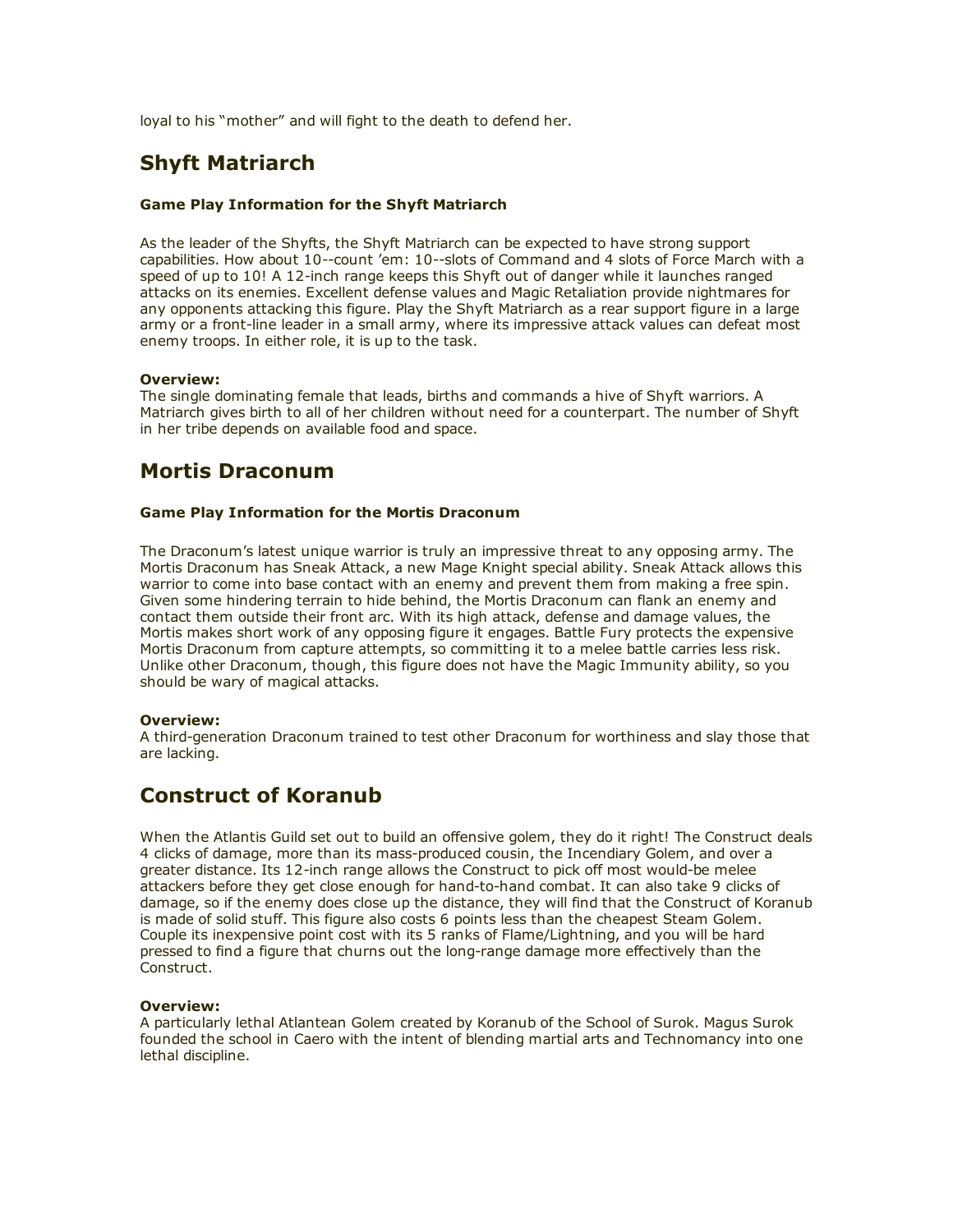## Koranub

Koranub is the perfect balance of Atlantean schooling in the magical and martial arts. Armed with an 8-inch Magic Blast attack, he can weaken opponents hiding behind terrain. If the enemy manages to close to base contact and score a hit, they will find that they have awakened a sleeping giant, since Koranub is equipped with Weapon Master in the middle of his combat dial. Koranub's skills are not just of benefit to himself, though: he has Magic Enhancement over his first 4 ranks to aid friendly ranged warriors as well. Coupled with a starting defense of 16, Koranub is much less fragile than a Demi-Magus. With the abilities of a Demi-Magus and the melee skills of an Altem Guardsman, Koranub makes a terrific traveling companion for the Magus.

#### Overview:

A high-level student of the School of Surok. An accomplished Atlantean warrior wizard equal to a Demi-Magus. Attempted to steal the bones of King Khamita in Khamsin to demoralize the Rebels before the big attack on Wolfsgate. Thwarted in his attempt by Jarl Frostriven.

## Thornhusk

Trying to sneak up on Thornhusk's rear arc is almost impossible. Armed with the everelusive Nimble ability, Thornhusk can change facing at any time during his turn. Combine that with an improved 180-degree arc, and Thornhusk will always have at least one eye on his enemies. Three slots of Toughness make his bark tougher than his bite, though, as he only has a 4-inch range and a damage value of 2. Thornhusk needs to close to base contact to be most effective, but once he does, his Nimble ability makes him a figure to be reckoned with.

#### Overview:

The monstrous defender of the royal gardens at Roanne Valle. Answers only to the Prophet-Priest and will ruthlessly destroy any intruders.

# Arial Frostfall

Arial Frostflail can stop a fight even before it starts by tying up her opponents with her potent Magic Freeze special ability, which adds action tokens to unlucky opponents. Couple this with her 12-inch range, and she can freeze even most ranged warriors in their tracks before they get within range. If Arial gets into trouble, 5 ranks of Flight quickly get her out of harm's way. Difficult to pin down and dangerous to pursue, Arial is a very (ahem) chilling opponent.

#### Overview:

One of the oldest sprites, Arial Frostfall spellcraft has been refined to a degree far greater than that of her sisters. It was Arial who originally discovered the spell that allowed Crystal Sprites to become elf-sized for a little while. While she claims it was purely to allow the sprites to better aid their Wylden allies in battle, there are some who whisper of a more personal motive.

# Rottooth the Zombie

The Zombie Hound has the distinction of being the first warrior with Charge that can be brought back into the game with Necromancy at full strength. This supplies the player using them with an almost endless supply of fast attackers (provided the figure with Necromancy remains in the game!). Much like Skeletons, the Hounds are best in their first slot before becoming rapidly weaker. Even in their first slot, the Hounds are likely to be lost to ranged attacks if left exposed to fire. Try keeping them in the wings until the opposing ranged attackers are locked in base contact with your warriors, then send the Zombie Hounds in for the kill. "Release the Hounds!"

#### Overview:

This Zombie Hound is the personal pet of Aeradon, a prominent Deathspeaker of the Necropolis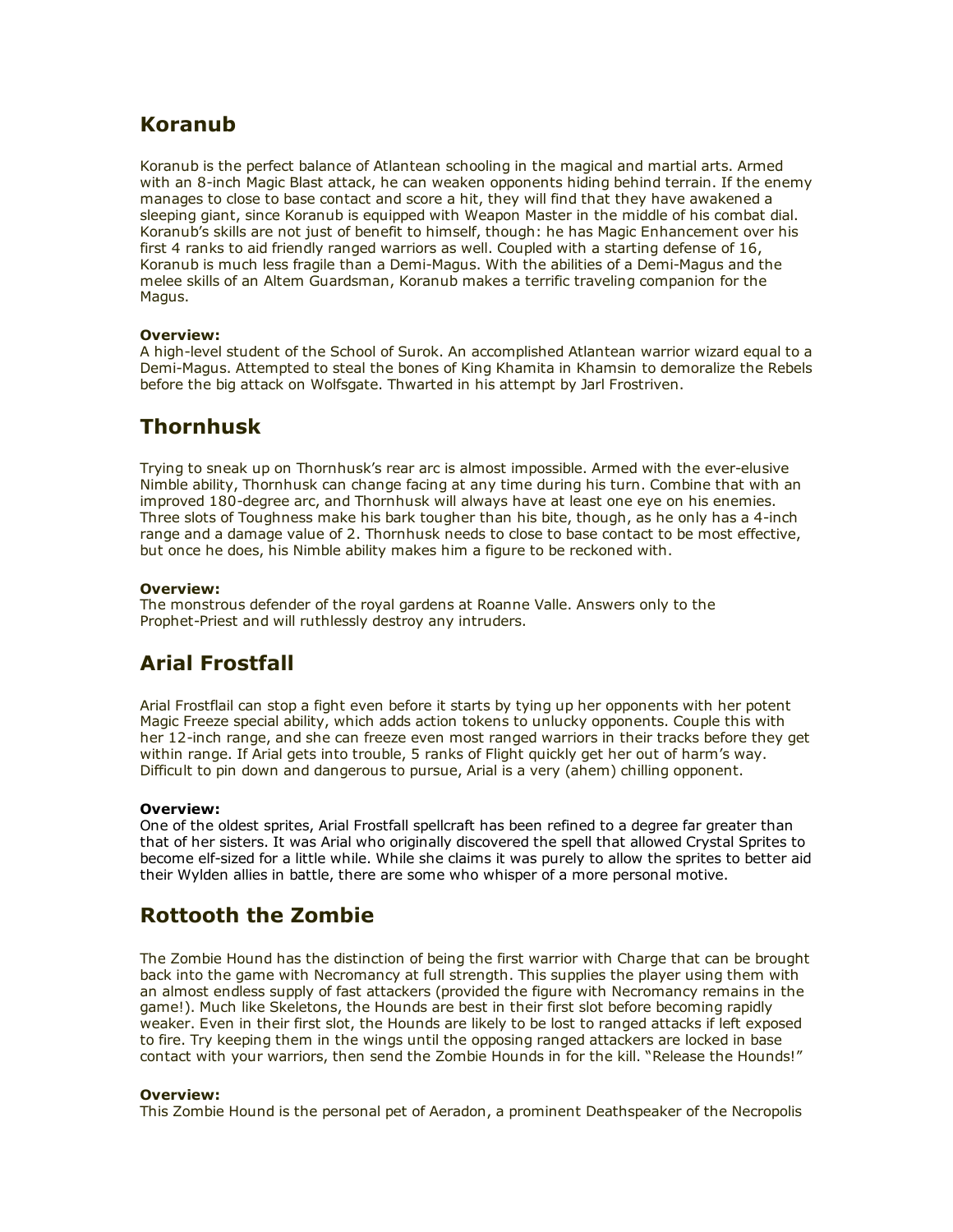Sect. He has been brought back from the dead so many times that he no longer fears death or pain.

# Skoth Plaguebringer

As a foil to the Feral Bloodsucker from Rebellion, the Rancid Bloodsucker trades courage and stamina for speed and offensive punch. The Whirlwind Bloodsucker has multiple slots of Venom, a new special ability. Venom delivers one click of damage to every opposing warrior in the Rancid Bloodsucker's front arc at the beginning of Bloodsucker's turn. When combined with its 180º front arc, that's four opposing figures which can be damaged each turn! While this situation is unlikely, putting the Bloodsucker into base contact with even two opposing figures will give you enemy some tough choices to make.

#### Overview:

The first Feral Bloodsucker to be infected and transformed into a Rancid Bloodsucker. Skoth tends to hide in town wells, letting the pollution from his body taint the clear, clean water with Sect plague.

# Ashek Sandslayer

Ashek carries a ranged weapon because few warriors are foolhardy enough to engage him in close combat. If his Weapon Master skill coupled with an attack value of 11 weren't reason enough to avoid him, his Dodge skill is. With Dodge, trading blows with Ashek is not a fair exchange, since there is a 50 percent chance that he will avoid any successful attacks! And even if your enemy decides to gang up on Ashek, his improved arc allows him to optimize free spin opportunities, so he can get more than one warrior in his front arc. Make no mistake: Ashek was named Sandslayer for a good reason.

#### Overview:

A legendary Galeshi warrior who survived a three-day sandstorm in the northern desert by sheer force of will. His survival is seen by many as the direct blessing of the sun god.

# Helkate Hookjaw

Helkate Hookjaw learned much during her days as an Amazon Mancatcher. While she might not deal as much damage as her sisters-in-arms, she is just as quick, and her experience has taught her how to survive. This is reflected in the Dodge special ability in her first rank. Being able to avoid half of her opponent's successful attacks means Helkate can remain in combat at full strength longer than her sisters. She can also take an extra click of damage and doesn't get demoralized as quickly as her Amazon kin. Her experience tells her to stay out of harm's way, and her 10-inch speed coupled with 2 ranks of Quickness keep her well out of reach.

#### Overview:

An Amazon Mancatcher who has been hunting for the perfect husband for nearly half her life. Those Helkate catches that she deems unworthy of her marital attentions are either thrown back or killed.

# Ashell the Driven

Ashell has the new ability that is the bane of all opposing ranged combat warriors: Forced March. Forced March allows all units in a movement formation with Ashell to use his 12-inch speed value instead of their own. This is a great way to get a lot of slower, rugged figures across the battlefield fast. Ashell also has 3 slots of Pole Arm to deal with anyone trying to close into base contact with him and damage him past his 4 slots of Forced March. He also starts off with Battle Fury, which makes him impossible to capture. Use Ashell the Driven to lead your Knights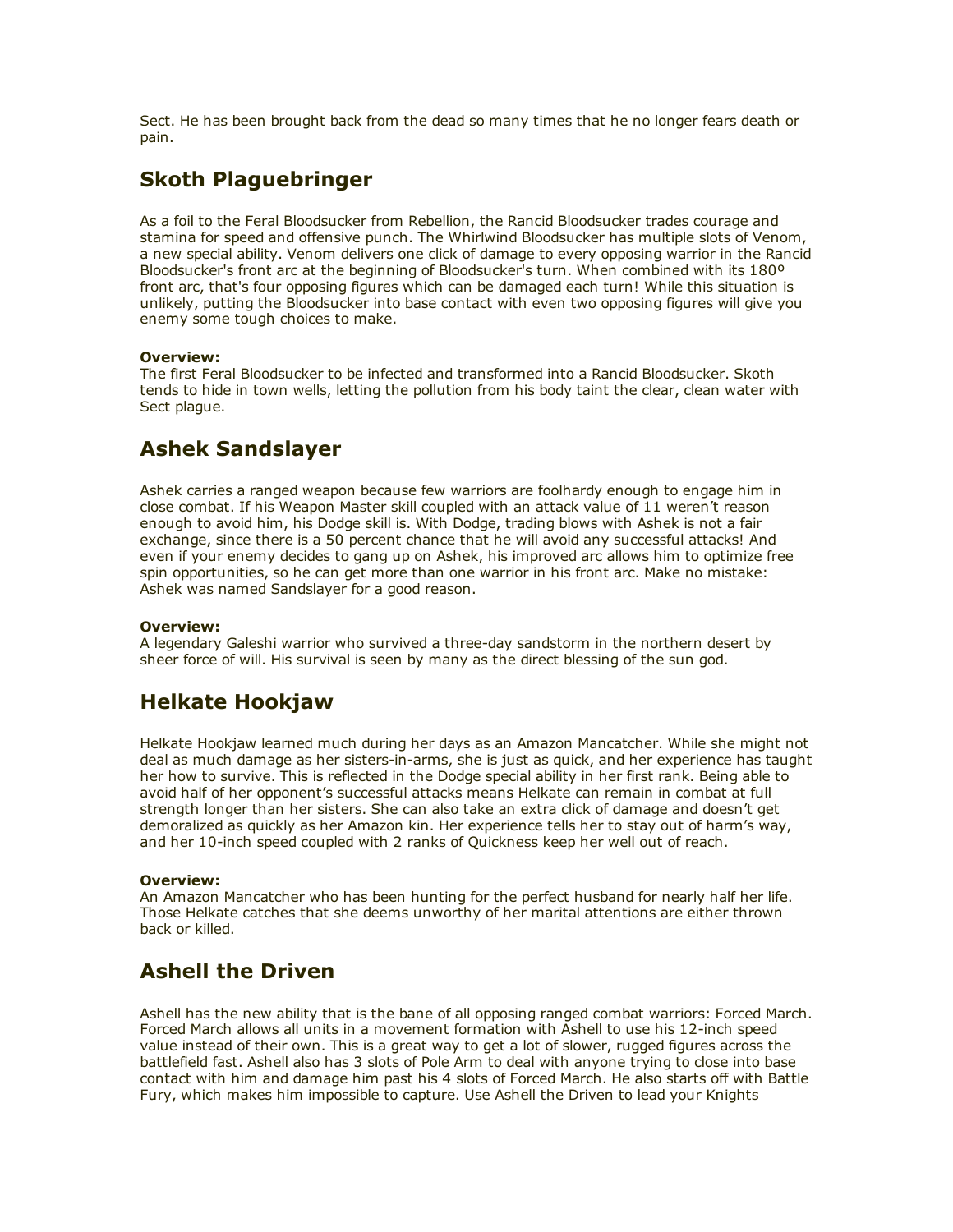Immortal troops to victory!

#### Overview:

Standard Bearer of the High Elven Council, holding a millennia-old banner standard that has never touched the ground.

## Yoloria the Devoted

Any figure with Weapon Master is a definite threat in close combat. Yoloria the Devoted is no exception and will likely draw a lot of ranged and Magic Blast attacks from opposing figures. Yoloria, however, is the Knights Immortal's answer to opposing figures with Magic Blast because Yoloria has Magic Retaliation. This ability deals a point of damage back to a warrior that has made a successful ranged attack on her. When the attacker is a fragile figure with Magic Blast, that 1 damage is often enough to remove Magic Blast from the attacker's combat dial. As an even greater defense against Magic Blast, Yoloria follows Magic Retaliation with Magic Immunity, preventing her from being vulnerable to magical abilities at all. Ranged attacks? Bring 'em on!

#### Overview:

Personal guard to Council Lord Jamus, an esteemed leader of the Relishan.

### Krech Dartcatcher

The Berserker is a good combination of attack, defense, and mobility. While not as fast as a mounted figure with Charge, the Berserker is equipped with Battle Armor to stave off ranged attacks until it can get close to the battle. Once in base contact with the enemy, it delivers a hefty three clicks of damage and has no fear of being captured until its last rank. Use the Berserker aggressively in close combat attacks or its true potential will be wasted.

#### Overview:

An Orc with an uncanny ability to snatch darts and arrows out of the air. Krech grew up hunting for food near a spike-throwing Manticore's lair.

## Snurga Longstrike

Is there finally an Orc Raider with decent ranged attack? You be the judge. The Launcher hits the battlefield with gusto. Its 10" or 12" range is unprecedented for an orc warrior and its high damage output brings it on a par with the much more costly Troll Artillerist. Additionally, the Launcher has the new Pierce special ability, allowing it to negate the effects of Battle Armor, Toughness, and even the coveted Invulnerability! Back up a formation of Launchers with a few Shaman with Magic Enhancement and watch your opponents dive for cover.

#### Overview:

An Orc hero who successfully defended her village by slaughtering an enemy khan with a Launcher. Snurga went on to become the first female khan in Orc history.

### Dargrum

You don't use Kruggs because they're pretty. You use Kruggs because they're cheap, durable and dependable, and Dargrum is no exception. At 38 points, he is the cheapest Whirlwind Limited Edition figure that can take 8 clicks of damage and still remain in play. With his first 2 slots of Toughness, it will take even more damage to eliminate this Krugg. He also has Weapon Master, so he can dish out the damage too. Once damaged, Dargrum gains Battle Fury to prevent enemy capture attempts and keep him fighting till the bitter end. Pretty he's not, but solid he is!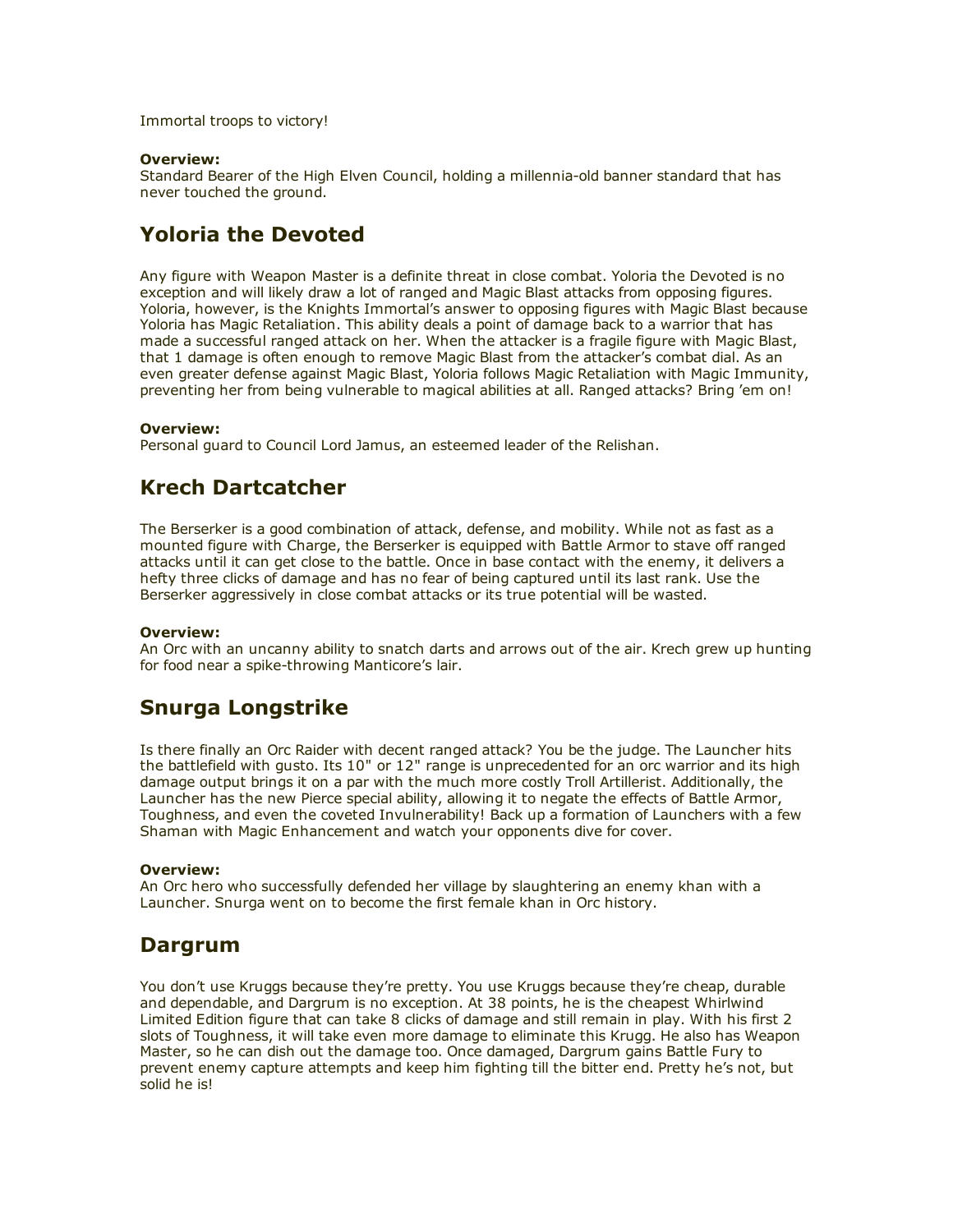#### Overview:

A Krugg Thug who wants very badly to be made into a Molog (a Krugg leader) by his Shyft master.

## Muloch

Slow and steady wins the race, especially when using the cost-effective Kruggs. Muloch is the cheapest Whirlwind Limited Edition figure with Bound. Although his starting speed is only 4 inches and his range is an unspectacular 8 inches, together they combine for a Bound and shoot movement of 12 inches. Muloch's most impressive stat is his strong damage value. With his initial damage value of 3, he can really maximize his threat potential as a ranged attacker even with his limited speed and range.

#### Overview:

A Krugg Heaver who discovered that smooth, discus-shaped stones fly farther than crumbly ones. Muloch recently acquired stone-carving tools from a dead miner and has begun putting edges on his stones.

## Methefesokoi

As the cheapest Shyft, the Heart Seeker is sure to see a lot of action as an escort to formations of Mage Spawn. In that capacity, the Heart Seeker has a decent speed value to accompany figures in a movement formation. Has your army been longing for a formation of Skeletons? Well, now it is possible. Even on its own, the Seeker is a threat. Ignored, its good attack value make it useful in weakening the many figures which lose a strong special ability like Weapon Master after the first rank. When attacking the Seeker, those same figures will take a click of damage from Magic Retaliation, again, losing their initial special abilities.

#### Overview:

A Heart Seeker who acted as advance scout for his Matriarch long before the Shyft armies climbed up into the Land. Methefesokoi is pondering leaving the Shyft armies to begin a new life as a Hero.

## Hambulandroika

To make best use of the Bond Maker's potential, it must be put in formations of other Shyfts or with Mage Spawn. The Force March ability of the Bond Maker allows it to share its high speed with other figures in its formation while Defend allows adjacent friendly warriors to use its good defense value. An example of optimizing these abilities is to form up a Bond Maker with a couple of Rebellion's Crypt Worms or Whirlwind's Thorn Crawlers. This formation overcomes both the slow speed and low defense values of these Mage Spawn. While mainly a support figure, notice that the Bond Maker has a decent attack value which allows it to effectively fight back when required.

#### Overview:

A Bond Maker who unbelievably acquired a Gate Lord Mage Spawn as a present for his Matriarch. He located and bonded the impressive Mage Spawn in the Dungeons of Endwell.

### Haan Redwood

Haan Redwood and his Unicorn might just be too fast for their own good. With Defend in his first 2 ranks, Haan can be used in a movement formation (with Charge turned "off") initially moving at a speed of 7 inches. Friendly troops in base contact with him will gain the benefit of his 16 defense. Once close to the enemy, break Haan out from the ranks and use Charge to launch a surprise attack. Haan also comes equipped with Weapon Master, making his Charge attacks lethal. After a long battle, his 1 slot of Regeneration gives you a chance to regain his punishing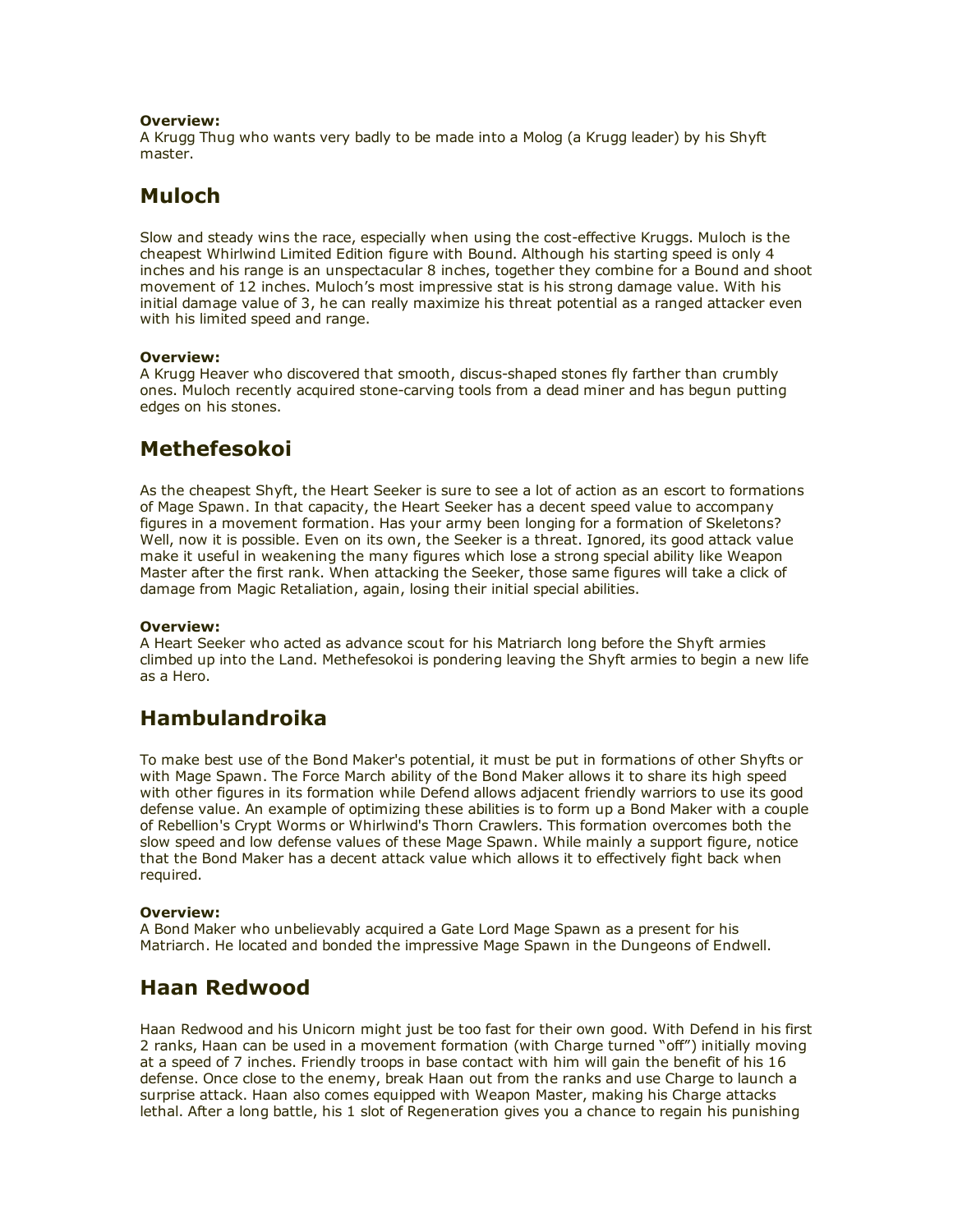Charge/Weapon Master combo.

#### Overview:

A Unicorn Bladesman who has learned to make a kind of music with his blade. Most Bladesmen are armed with swords carved from refined, harmless Magestone.

## Thaniel Sollar

Thaniel's strongest attribute is his attack rating. At an initial value of 12, Thaniel is capable of squaring off against even the strongest unique warrior. Charge and Weapon Master allow him to deliver heavy damage first, leaving his opponent severely weakened for a counterattack. Once engaged in combat, 3 ranks of Toughness help limit the amount of damage he takes and keep him in his strong initial slots. This is fortunate, since Thaniel's combat value rapidly diminishes past his fourth slot. Strike hard and strike first, because in a long battle, Thaniel will come up short.

#### Overview:

A fierce Elven defender of the Dragon Grove during an early series of battles with the Sect. Made a Defender of Roanne Valle for his efforts.

## Aycorn Trueshot

Aycorn's last name might easily have been "Longshot" instead of "Trueshot." With his Bound ability, speed of 6 inches and a 12-inch range, Aycorn can target opponents 18 inches away. That's half the length of a standard play area! His initial damage and attack values are equivalent to a Tough Troll Artillerist. Expect opposing figures to keep their distance. While he's keeping opponents at bay with his bow, Aycorn Trueshot takes care of friendly warriors by providing all friendly figures in base contact with him a defense of 16 through the use of his Defend ability.

#### Overview:

A legendary Wylden Elven archer who reputedly killed an Atlantean Magus with a single arrow. However, it actually took twelve arrows before one found its mark.

### Roleric Stormborn

Why would you want Roleric? Because, although he's not the best at any one thing, he does a lot of things very well. He's got a 10-inch ranged attack with an 11 attack value, and he has the Bound ability. That's a good start, but what about that initial damage value of 3? That sounds even better, doesn't it? Now how about 3 ranks of Toughness to augment his 16 defense? What looked like a run-of-the-mill figure turns out to be a solid jack-of-all-trades that can easily fit into any strategic army.

#### Overview:

A determined Tracker who chased a fleeing Galeshi fruit thief all the way to Khamsin. The gardens in Roanne Valle hold thousands of precious plants otherwise made extinct by humans, and Kahlan's supposed theft was considered a crime of the highest order.

## Kahlan

If you ever need someone to break up an opposing ranged formation, Kahlan is your man. This mounted sniper has Bound with an 8-inch ranged attack. Paired with an initial 7-inch speed, Kahlan can make a Bound move and attack an opponent from 15 inches away, farther than any single figure's range value. If the ranged formation fires back, Kahlan has Battle Armor in his first 2 ranks, increasing his defense against ranged attacks. The Battle Armor and Bound are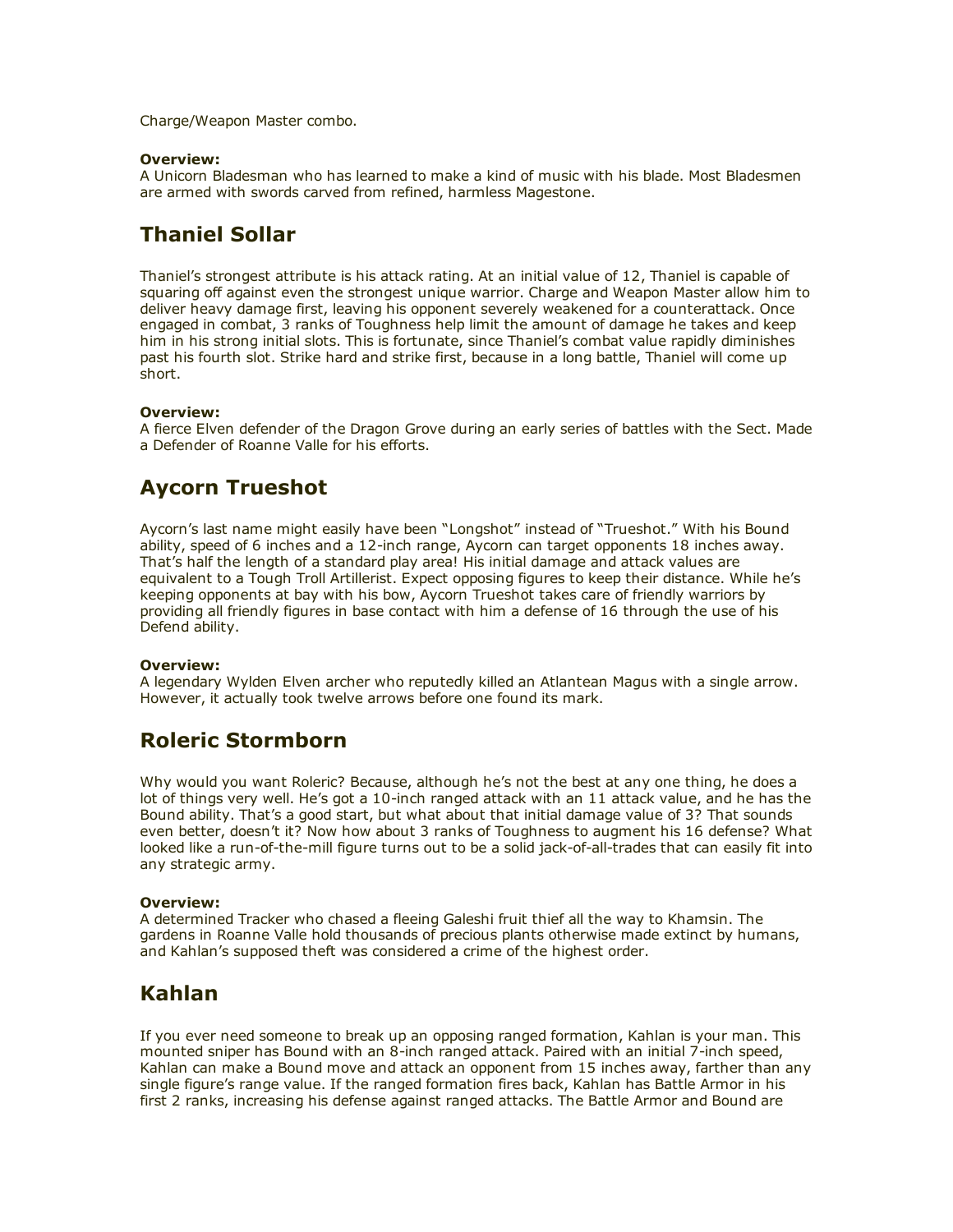followed by Toughness and Weapon Master, which become deadly when he gains Charge in these slots as well. So after picking off the ranged units from a distance, Kahlan can get down and dirty in close combat.

#### Overview:

A brave Galeshi Cavalryman renowned for his love of life and his lust for adventure. He stole fruit from the gardens of the Elemental League capital of Roanne Valle and lived to tell the tale. Kahlan is now a Khamsin mercenary, having signed up in summer 433 Tz in order to avoid capture.

### Haagor Dunebreaker

Swiftly riding into base contact with his 12-inch speed, Haagor can deliver a potent one-two punch. First, Ram deals 1 click of damage to opponents when he achieves base contact. Once there, he can follow up with an attack using his Weapon Master special ability. Don't worry about losing those initial abilities to snipers before Haagor can get in close; his Ram and Weapon Master abilities are protected by 3 slots of Battle. Although Haagor has a ranged attack, close combat is his specialty. This is definitely one warrior your opponents won't want to meet face-to-face.

#### Overview:

A Galeshi renowned for exploring the northern deserts and the Blasted Lands on his Mechanical Ram. Haagor is xenophobic about outsiders and shuns anyone he doesn't trust.

## Ironshod Ako Bron

Dwarves and steel go together hand in glove, which is what makes Ironshod a natural for riding a steed of steam. With a starting defense of 18 and Magic Immunity in his first 3 slots, he is one tough nut to crack. Get through the Magic Immunity, and an enemy faces 2 slots of Toughness. And as if that weren't enough, in his last slot of Toughness Ironshod's Battle Fury kicks in. This is one Dwarf who will not be taken prisoner, or even taken lightly, because he's not just about defense. He packs 4 slots of Bound with a 10-inch range, making Ironshod Ako Bron a powerful, galloping force to reckon with.

#### Overview:

A Dwarven Fuser and accomplished cat burglar. Ako's magical gloves allow him to scale towers and walls with ease.

# Sig Eightfingers

Sig wouldn't be a Dwarf if he didn't get just a little furious … over his last 5 ranks! He'd rather be defeated than captured, which is no easy task. Dwarves are naturally immune to magic, and Sig is no exception. With 3 slots of Magical Immunity followed by 2 slots of Toughness, Atlantis Guild opponents would rather not see Sig advancing on a Demi-Magus with Magic Blast. Sig's 10-inch range also allows him to hold off many figures with Magic Blast. Sig has 3 slots of Ram as well, so when he closes to base contact with that same Atlantis Guild Demi-Magus, Sig will do enough damage to knock the Magic Blast off all but the toughest spellcasters.

#### Overview:

When a Dwarf lost two of his fingers to an angry mule, Sig along with other Dwarves invented and built the first Steam Horses to replace living, temperamental mounts.

## Booshac

A mounted version of the Krugg Thug, the Horned Hatchetkrugg combines the Battle Armor and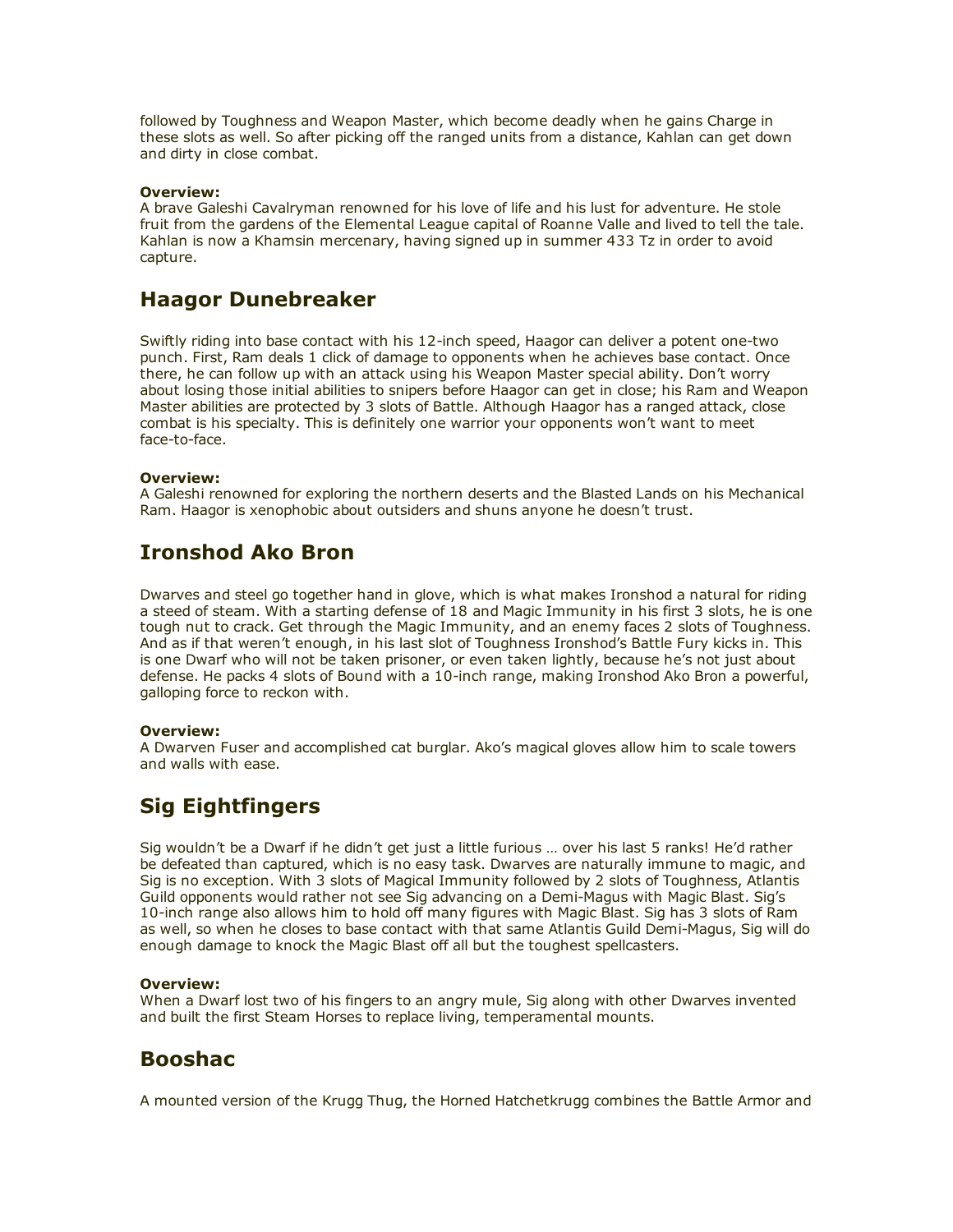Charge abilities of the Horned Drake mount with the Toughness and Battle Fury of the Thug resulting in a sturdy figure. The profile of this figure's combat dial stats is very broad, meaning that it can take considerable damage and lose very little of its combat effectiveness. This is a definite plus when this figure is deep into combat with enemy troops, but can hinder healing attempts due to its high defense at all but its final few slots.

#### Overview:

Booshac and his band of warriors are famous for terrorizing the area near the Amazon homelands. Booshac has a habit of capturing beautiful human women and cooking them up in pots.

## Wandering Mochoch

The War Hatchetkrugg is an ideal figure to showcase Whirlwind's Ram special ability. The aggressive stance of its War Yak mount clearly illustrates this warrior's readiness to run into base contact with enemies and deliver an initial click of damage! When used against many warriors, Ram will automatically move them out of their starting slot and leave them without many of their useful special abilities available there. These enemy figures are an excellent targets for the War Hatchetkrugg to run down and attack without mercy.

#### Overview:

This Krugg and his friends have wandered the Land for years, from mountains to beaches. A natural cartographer, Mochoch has some of the most accurate and far-ranging maps in the Land hidden in his smelly backpack.

# Zechkin the Molog

Unable to carry enough boulders to throw from a mount, this Krugg wields a crude bow instead. Bound gives the Horned Impaler an initial effective range of 16 inches, well beyond the range of most other figures making the Impaler perfect for sniping at enemy ranged attackers. The modest attack values, however, will mean you must choose you targets carefully to get maximum benefit from this Mage Spawn. Toughness and a good defense value provide safety from any ranged counterattacks, while multiple slots Battle Fury prevent capture attempts if an opponent closes to base contact.

#### Overview:

Zechkin is the leader of a number of Krugg tribes and is recognized by Shyft as a Molog. Zechkin earned his title by slaughtering six of the Shyft warriors that originally tried to empathically condition him. Leader of the Blue Water Krugg.

# Oombafoo

With both Ram and a 10 inch ranged attack, the War Impaler provides terrific versatility to its army. It is both a mobile stand-off warrior and an effective close combat figure at a reasonable point cost. Toughness aids the Impaler in limiting the damage it receives in either role, while Battle Fury prevents enemy capture attempts while in close combat. Pick your fights carefully, however. The War Impaler's modest attack values prevent it from reliably hitting opposing figures with high defense values. Best to pick on softer targets like enemy support troops.

#### Overview:

Unfortunate Krugg became legendary after a story circulated about a dead Dwarf getting stuck on his Yak's horns.

## Vancharlaika